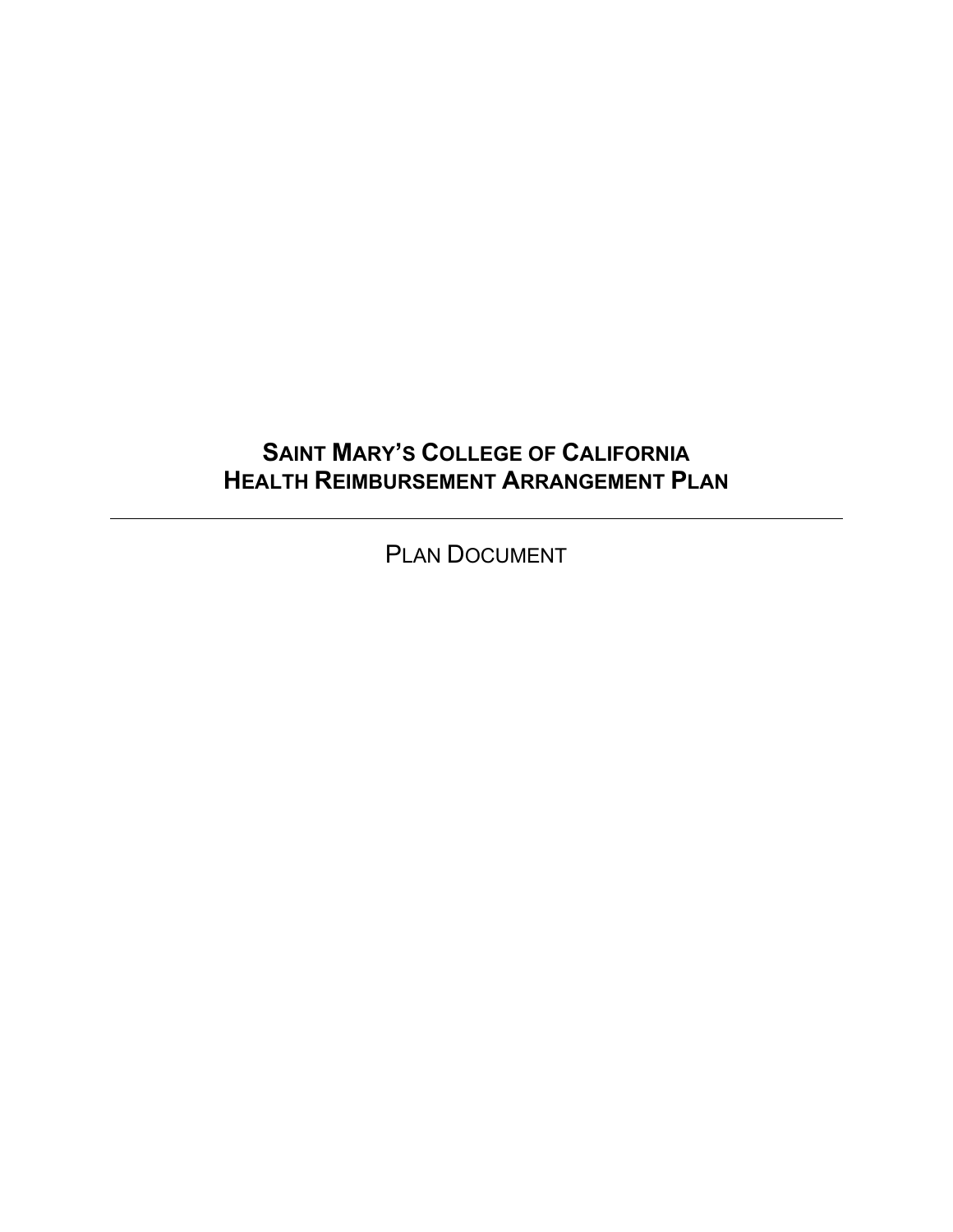The Employer recognizes that the Plan Document is an important legal document and this document has been prepared based on OptumHealth Financial Services understanding of the Employer's desired provisions. It may not conform to the Employer's situation and the Employer should consult with its attorney on the legal and tax implications of the Plan. The Employer is responsible for reviewing all legal documents and ensuring that the documents are compliant with applicable law and consistent with the goals of the benefit plan. OptumHealth Financial Services is not engaged in the practice of law or giving tax advice and cannot be responsible for the legal and tax aspects of the Plan nor its appropriateness for the Employer's situation.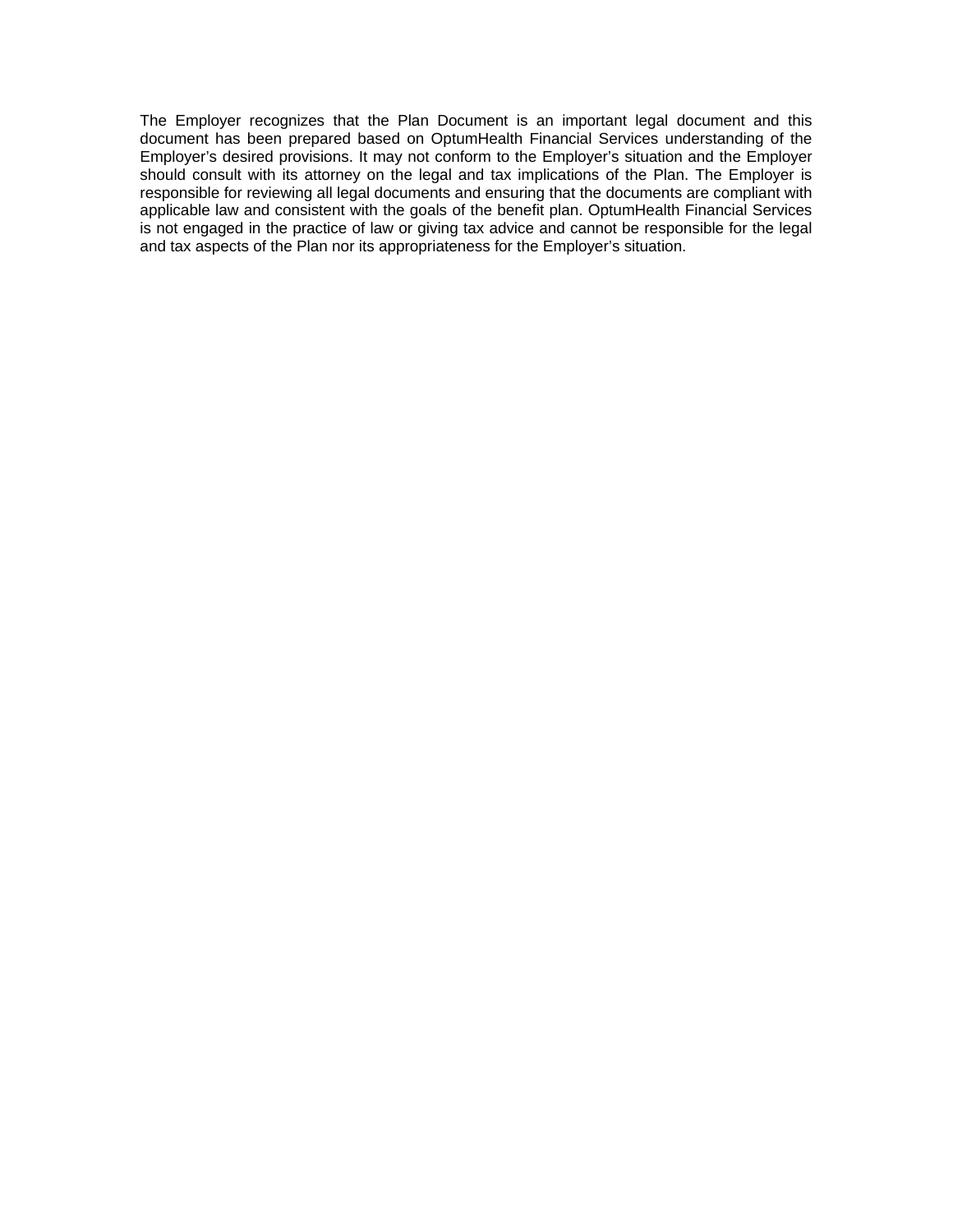# **TABLE OF CONTENTS**

## **ADOPTION INFORMATION**

| 2.1  |  |  |  |  |
|------|--|--|--|--|
| 2.2  |  |  |  |  |
| 2.3  |  |  |  |  |
|      |  |  |  |  |
| 3.1  |  |  |  |  |
| 3.2  |  |  |  |  |
| 3.3  |  |  |  |  |
| 3.4  |  |  |  |  |
| 3.5  |  |  |  |  |
|      |  |  |  |  |
| 4.1  |  |  |  |  |
|      |  |  |  |  |
|      |  |  |  |  |
| 5.1  |  |  |  |  |
| 5.2  |  |  |  |  |
| 5.3  |  |  |  |  |
| 5.4  |  |  |  |  |
|      |  |  |  |  |
| 6.1  |  |  |  |  |
| 6.2  |  |  |  |  |
|      |  |  |  |  |
| 7.1  |  |  |  |  |
| 7.2  |  |  |  |  |
| 7.3  |  |  |  |  |
| 7.4  |  |  |  |  |
| 7.5  |  |  |  |  |
| 7.6  |  |  |  |  |
| 7.7  |  |  |  |  |
| 7.8  |  |  |  |  |
| 7.9  |  |  |  |  |
| 7.10 |  |  |  |  |
| 7.11 |  |  |  |  |
| 7.12 |  |  |  |  |
|      |  |  |  |  |
| 7.13 |  |  |  |  |
| 7.14 |  |  |  |  |
| 7.15 |  |  |  |  |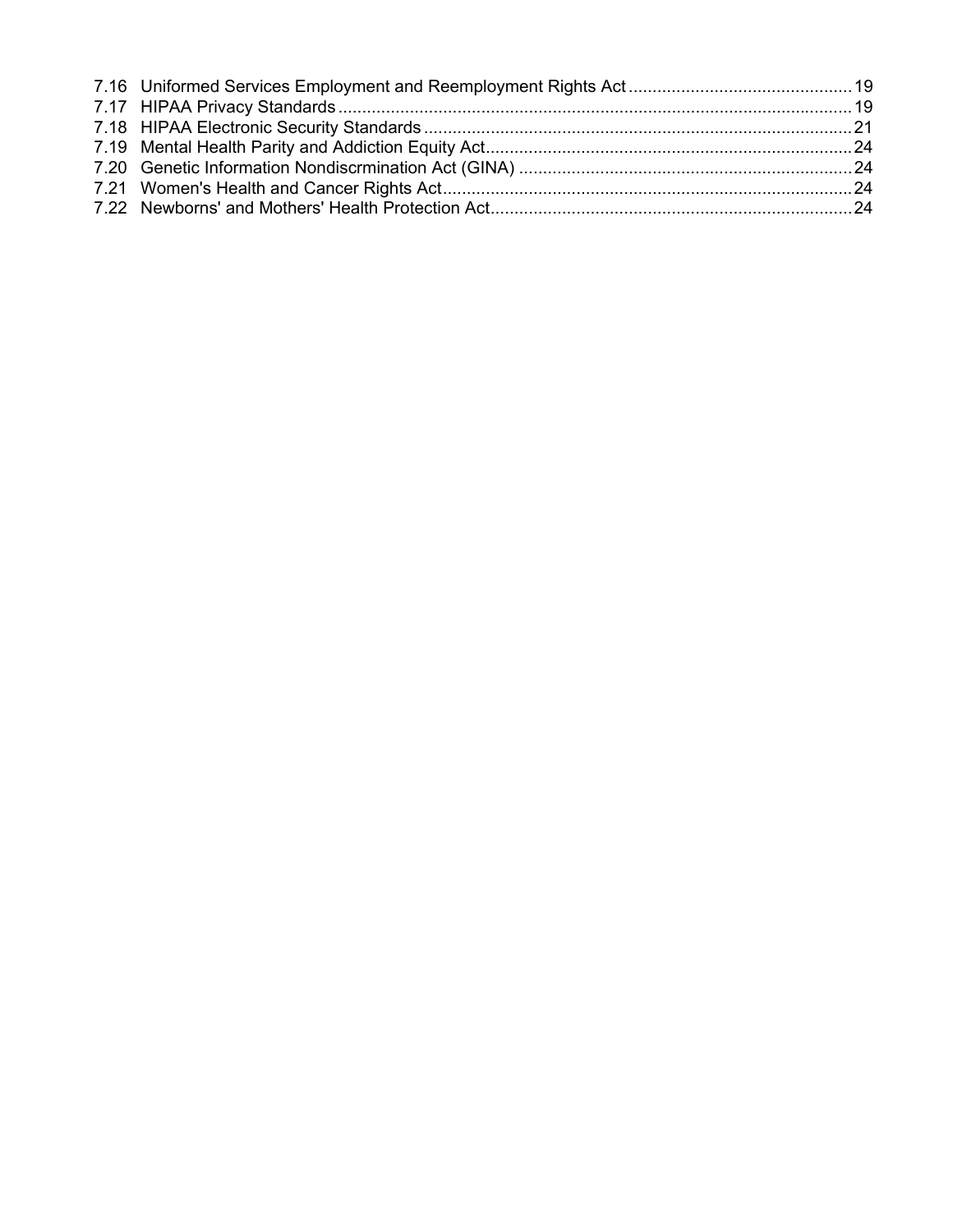## **ADOPTION INFORMATION**

**PLAN TYPE:** Health Reimbursement Arrangement (HRA)

**PLAN NAME:** Saint Mary's College of California Health Reimbursement Arrangement Plan

**EMPLOYER, PLAN SPONSOR AND PLAN ADMINISTRATOR:** Saint Mary's College of California

1928 St. Mary's Road, PMB 4227 Moraga, CA 94575 94-1156599

**EMPLOYEE CLASSIFICATION:** An employee who is enrolled in the Employer-sponsored health plan(s).

**EMPLOYEE NEW HIRE ELIGIBILITY:** First day of the month following 30 days of employment.

**PLAN NUMBER:** 501

**ORIGINAL EFFECTIVE DATE:** January 1, 2021

**PLAN YEAR:** January 1 – December 31

**PLAN SERVICE PROVIDER:** OptumHealth Financial Services, Inc. (OHFS)

**PLAN PARAMETERS:** The Health Reimbursement Arrangement is available for payment of eligible health insurance plan deductible, co-insurance, co-pay and prescription drug expenses according to the following schedule:

#### **BLUE SHIELD PLAN - SINGLE COVERAGE**

**HRA Benefit**: The Health Reimbursement Arrangement will reimburse the first \$1500 of eligible deductible, co-insurance, co-pay and prescription drug expenses.

#### **BLUE SHIELD PLAN - EMPLOYEE PLUS (1) DEPENDENT OR FAMILY COVERAGE**

**HRA Benefit:** The Health Reimbursement Arrangement will reimburse the first \$3000 of eligible deductible, co-insurance, co-pay and prescription drug expenses incurred by the employee and their covered family members.

#### **BLUE SHIELD PLAN MAXIMUM HRA CONTRIBUTION PER PLAN YEAR:**

 **SINGLE COVERAGE:** \$1500 **EMPLOYEE PLUS (1) COVERAGE:** \$3000  **FAMILY COVERAGE:** \$3000

**KAISER PLAN - SINGLE COVERAGE**

**HRA Benefit**: The Health Reimbursement Arrangement will reimburse the first \$2500 of eligible deductible, co-insurance, co-pay and prescription drug expenses.

#### **KAISER PLAN - EMPLOYEE PLUS (1) DEPENDENT OR FAMILY COVERAGE**

**HRA Benefit:** The Health Reimbursement Arrangement will reimburse the first \$5000 of eligible deductible, co-insurance, co-pay and prescription drug expenses incurred by the employee and their covered family members.

#### **KAISER PLAN MAXIMUM HRA CONTRIBUTION PER PLAN YEAR:**

 **SINGLE COVERAGE:** \$2500 **EMPLOYEE PLUS (1) COVERAGE:** \$5000  **FAMILY COVERAGE:** \$5000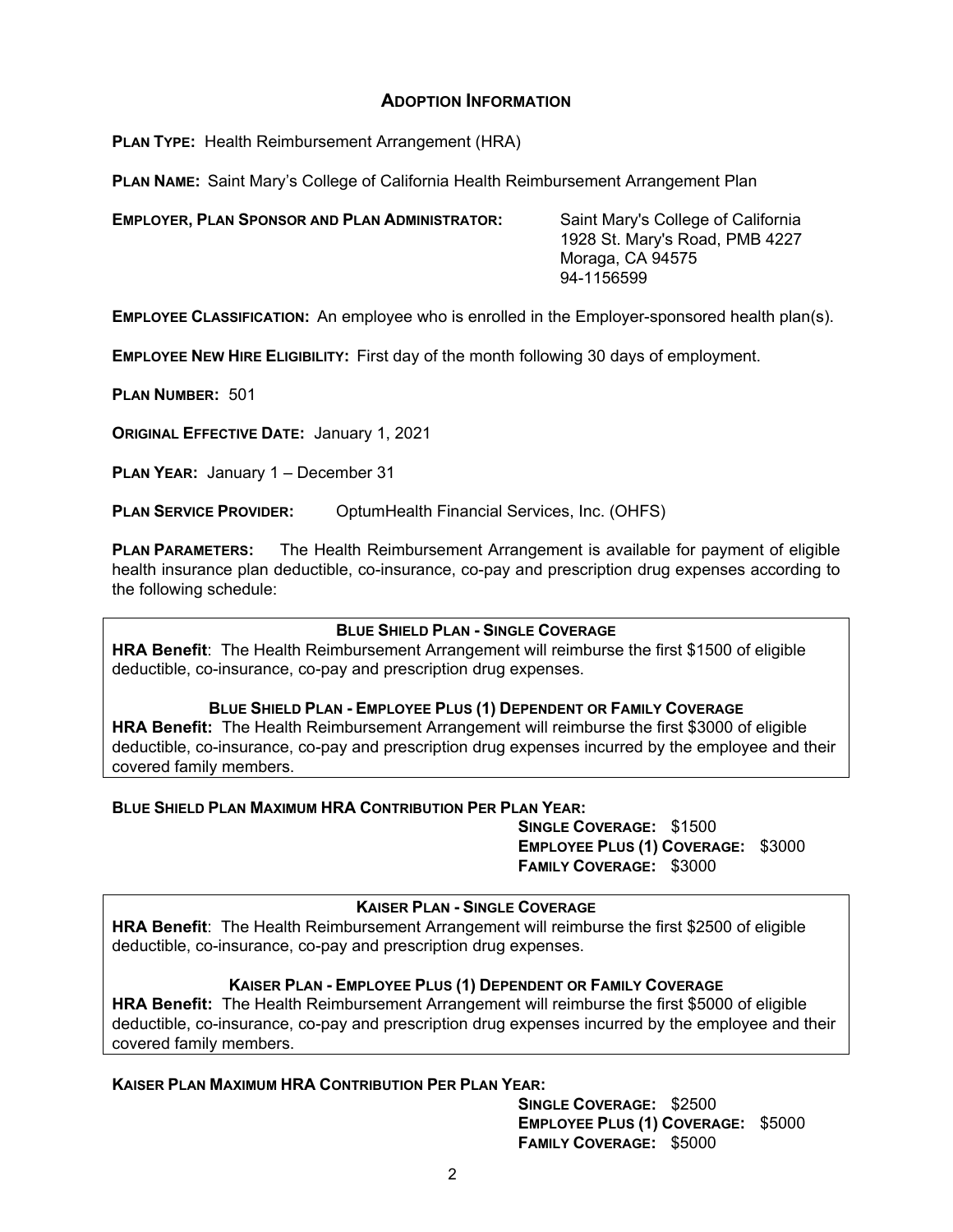## **ADOPTION INFORMATION (CONTINUED)**

**Important:** With the exception of prescription drug and co-pay expenses, an Explanation of Benefits (EOB) from your insurance carrier is required for reimbursement of medical expenses for which you are responsible. A pharmacy receipt is required as documentation for reimbursement of prescription drug expenses. A doctor or clinic receipt is required as documentation for reimbursement of co-pay expenses. **Claims cannot be considered for reimbursement without the required documentation.** 

**PLAN YEAR CARRYOVER PROVISION:** Any unused Health Reimbursement Arrangement dollars will be forfeited. Unused Health Reimbursement Arrangement dollars cannot be carried forward to the next Plan Year.

**EMPLOYER ALLOCATIONS TO THE PLAN:** All Plan funds will be available at any time during the Plan Year for reimbursement of qualified expenses upon submission of substantiated claims.

**CLAIMS PROCESSING SCHEDULE:** Daily – (turnaround time from the time claim & documentation is received by OptumHealth to when reimbursement is deposited into participant's account or mailed is 5-6 business days).

**WHEN MUST CLAIMS BE RECEIVED BY OPTUMHEALTH FINANCIAL SERVICES, INC. AFTER PLAN YEAR END:** Claims for expenses incurred in the prior Plan Year must be **received no later than March 31st**.

#### **EMPLOYEE TERMINATION GUIDELINES:**

**NUMBER OF DAYS TO INCUR CLAIMS AFTER LAST DAY OF EMPLOYMENT:** The remainder of the month in which termination occurs.

**NUMBER OF DAYS TO SUBMIT CLAIMS AFTER LAST DAY OF EMPLOYMENT:** Terminated employees have the remainder of the Plan Year in which termination occurs, plus until March 31<sup>st</sup> after that Plan Year ends, to submit claims for expenses that were incurred on or before the end of the month in which termination occurred.

This Adoption Information may be used only in conjunction with the Health Reimbursement Arrangement Plan Document and Summary Plan Description. This Adoption Information and the Health Reimbursement Arrangement document shall together be known as the Health Reimbursement Arrangement Plan.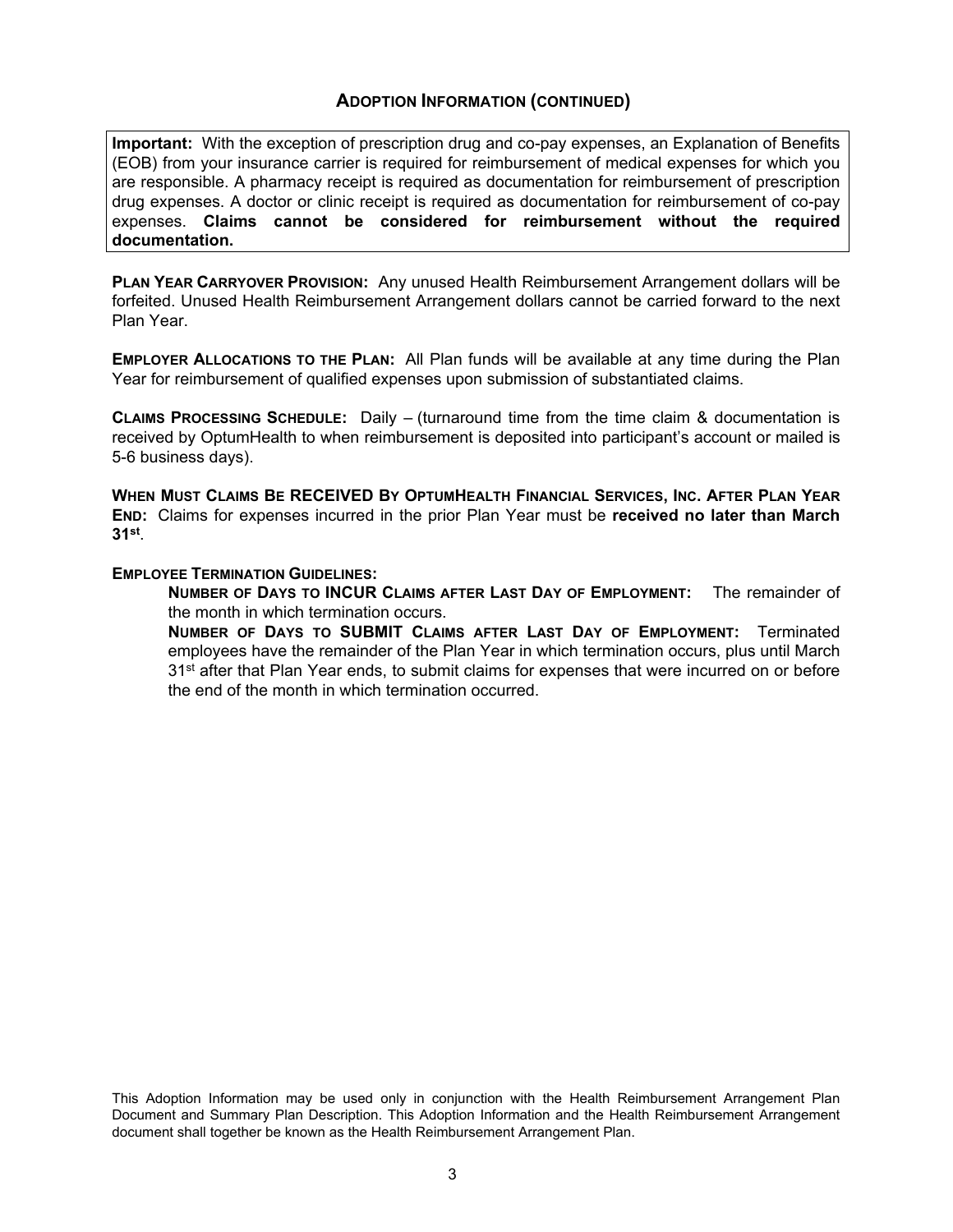## **HEALTH REIMBURSEMENT ARRANGEMENT**

As used in this Plan, the following words and phrases shall have the meanings set forth herein unless a different meaning is clearly required by the context:

## **ARTICLE** I  **DEFINITIONS**

- **1.1 "Administrator"** means the Employer or the person or persons designated by the Employer to administer the Plan on behalf of the Employer. If the Employer is the Administrator, the Employer may appoint any person, including, but not limited to, the Employees of the Employer, to perform the duties of the Administrator. Any person so appointed shall signify acceptance by filing written acceptance with the Employer. Upon the resignation or removal of any individual performing the duties of the Administrator, the Employer may designate a successor.
- **1.2 "Affiliated Employer"** means any corporation which is a member of a controlled group of corporations (as defined in Code Section 414(b)) which includes the Employer; any trade or business (whether or not incorporated) which is under common control (as defined in Code Section 414(c)) with the Employer; any organization (whether or not incorporated) which is a member of an affiliated service group (as defined in Code Section 414(m)) which includes the Employer; and any other entity required to be aggregated with the Employer pursuant to Treasury regulations under Code Section 414(o).
- **1.3 "Code"** means the Internal Revenue Code of 1986, as amended.
- **1.4 "Dependent"** means any individual who qualifies as a Dependent under Code Section 152 (as modified by Code Section 105(b)). Notwithstanding the foregoing, the Health Reimbursement Arrangement will provide benefits in accordance with the applicable requirements of any QMCSO, even if the child does not meet the definition of "Dependent".

Notwithstanding anything in the Plan to the contrary, the Plan will comply with Michelle's Law.

Notwithstanding anything in the Plan to the contrary, a Participant's Child may remain on the Plan until the end of the calendar year in which the dependent attains age 26. A Participant's "Child" includes his natural child, an adopted child, or a child placed with the Employee for adoption. It may also include step children and/or foster children if elected by the Employer. A Participant's child will be an eligible Dependent until reaching the limiting age of 26, without regard to student status, marital status, financial dependency or residency status with the Employee or any other person. When the child reaches the applicable limiting age, coverage will end at the end of the calendar year.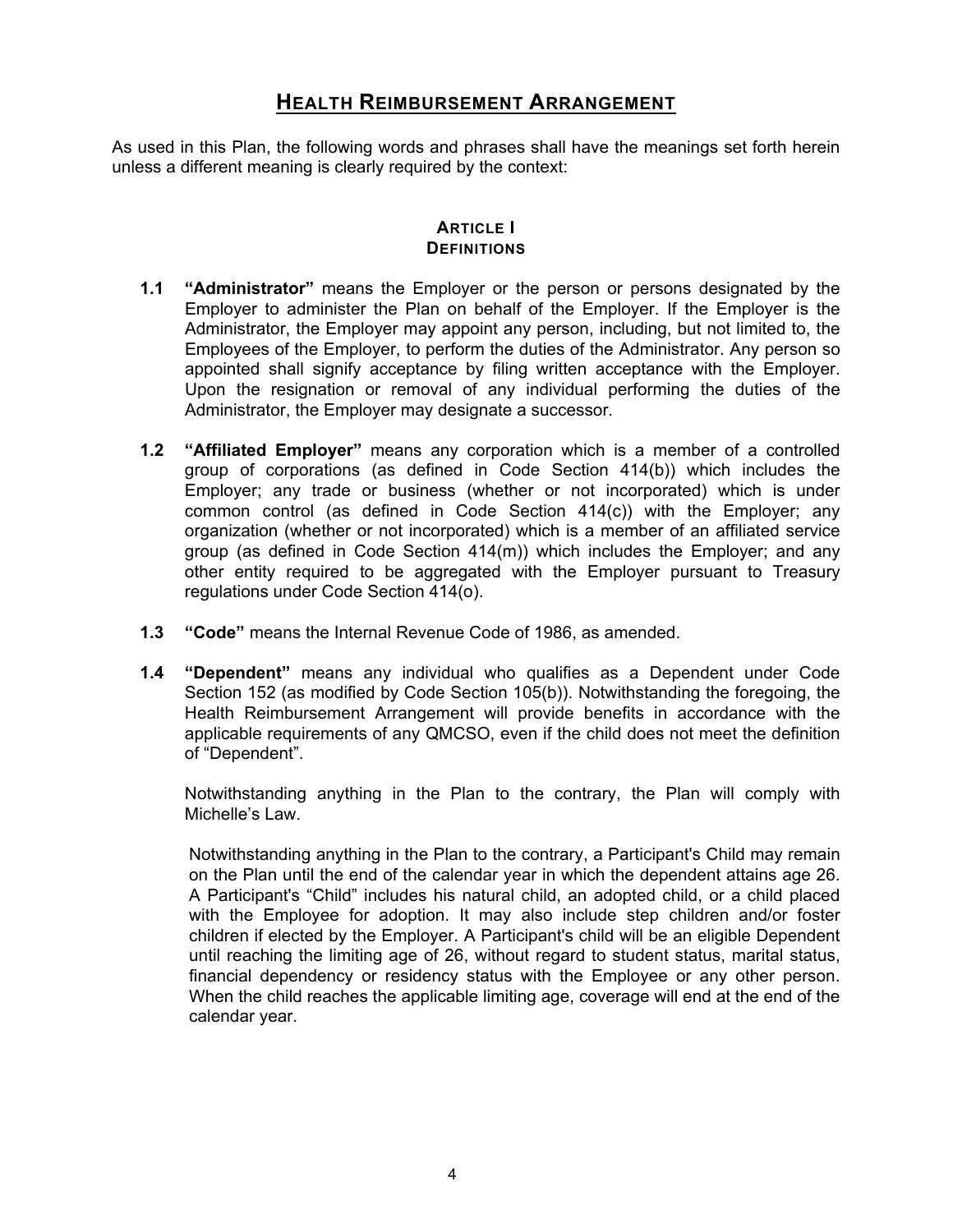The phrase "placed for adoption" refers to a child whom the Employee intends to adopt, whether or not the adoption has become final, who has not attained the age of 18 as of the date of such placement for adoption. The term "placed" means the assumption and retention by such Employee of a legal obligation for total or partial support of the child in anticipation of adoption of the child. The child must be available for adoption and the legal process must have commenced.

- **1.5 "Effective Date"** means the date specified in the Adoption Information.
- **1.6 "Eligible Employee"** means any Eligible Employee as elected in the Adoption Information and as provided herein. An individual shall not be an "Eligible Employee" if such individual is not reported on the payroll records of the Employer as a common law employee. In particular, it is expressly intended that individuals not treated as common law employees by the Employer on its payroll records are not "Eligible Employees" and are excluded from Plan participation even if a court or administrative agency determines that such individuals are common law employees and not independent contractors. Furthermore, Employees of an Affiliated Employer will not be treated as "Eligible Employees" prior to the date the Affiliated Employer adopts the Plan as a Participating Employer.

However, a self-employed individual as defined under Code Section 401(c) or a 2-percent shareholder as defined under Code Section 1372(b) shall not be eligible to participate in this Plan.

- **1.7 "Employee"** means any person who is employed by the Employer. The term "Employee" shall also include any person who is an employee of an Affiliated Employer and any Leased Employee deemed to be an Employee as provided in Code Section 414(n) or (o).
- **1.8 "Employer"** means the entity specified in the Adoption Information, any successor which shall maintain this Plan and any predecessor which has maintained this Plan. In addition, unless the context means otherwise, the term "Employer" shall include any participating Employer which shall adopt this Plan.
- **1.9 "Employer Contribution"** means the amounts contributed to the Plan by the Employer.
- **1.10 "ERISA"** means the Employee Retirement Income Security Act of 1974, as amended from time to time.
- **1.11 "Leased Employee"** means, effective with respect to Plan Years beginning on or after January 1, 1997, any person (other than an Employee of the recipient Employer) who, pursuant to an agreement between the recipient Employer and any other person or entity ("leasing organization"), has performed services for the recipient (or for the recipient and related persons determined in accordance with Code Section 414(n)(6)) on a substantially full time basis for a period of at least one year, and such services are performed under primary direction or control by the recipient Employer. Contributions or benefits provided a Leased Employee by the leasing organization which are attributable to services performed for the recipient Employer shall be treated as provided by the recipient Employer. Furthermore, compensation for a Leased Employee shall only include compensation from the leasing organization that is attributable to services performed for the recipient Employer.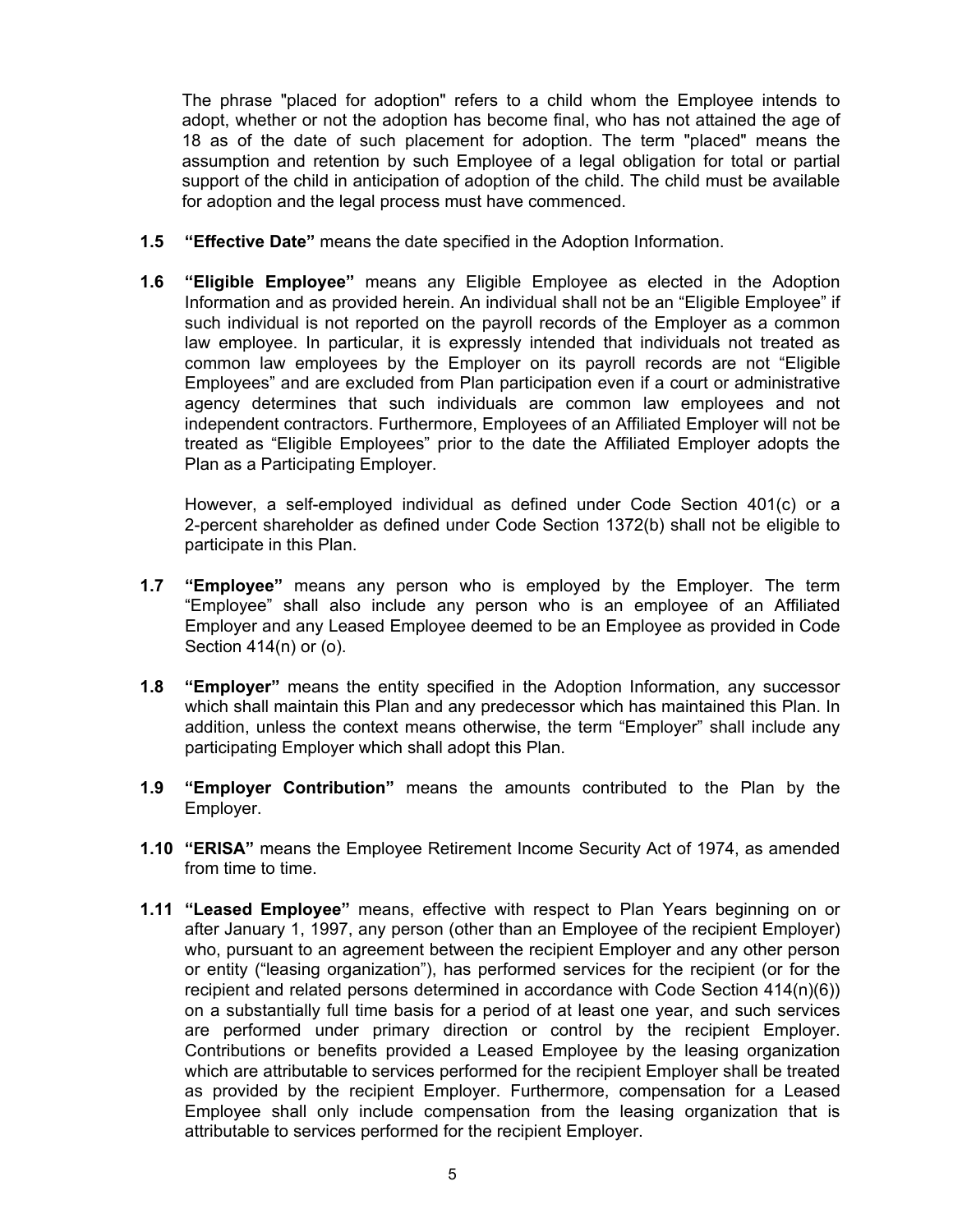A Leased Employee shall not be considered an employee of the recipient Employer if: (a) such employee is covered by a money purchase pension plan providing: (1) a nonintegrated employer contribution rate of at least ten percent (10%) of compensation, as defined in Code Section 415(c)(3), but for Plan Years beginning prior to January 1, 1998, including amounts contributed pursuant to a salary reduction agreement which are excludable from the employee's gross income under Code Sections 125, 402(e)(3), 402(h)(1)(B), 403(b), or for Plan Years beginning on or after January 1, 2001 (or as of a date, no earlier than January 1, 1998, 132(f)(4), (2) immediate participation, and (3) full and immediate vesting; and (b) leased employees do not constitute more than twenty percent (20%) of the recipient Employer's non-highly compensated workforce.

- **1.12 "Participant"** means any Eligible Employee who has satisfied the requirements of Section 2.1 and has not for any reason become ineligible to participate further in the Plan.
- **1.13 "Plan"** means this Plan Document and the Adoption Information as adopted by the Employer, including all amendments thereto. "Plan" means the "Health Reimbursement Arrangement."
- **1.14 "Plan Year"** means the coverage period as set forth in the Adoption Information.
- **1.15 "Premiums"** mean the Participant's cost for any health plan coverage.
- **1.16 "Qualifying Medical Expenses"** means any expense eligible for reimbursement under the Health Reimbursement Arrangement which would qualify as a "medical expense" (within the meaning of Code Section 213(d) and as allowed under Code Sections 105 and 106 and the rulings and Treasury regulations thereunder) of the Participant, the Participant's Spouse or a Dependent and not otherwise used by the Participant as a deduction in determining the Participant's tax liability under the Code or reimbursed under any other health coverage, including a health Flexible Spending Account. Qualifying Medical Expenses covered by this Plan are limited as elected in the Adoption Information. Furthermore, a Participant may not be reimbursed for "qualified long-term care services" as defined in Code Section 7702B(c). If the Employer provides Health Savings Accounts for Participants, Qualifying Medical Expenses reimbursed shall be limited to those allowed under Code Section 223. "Incurred" means when the Participant is provided with the medical care that gives rise to the Qualifying Medical Expense and not when the Participant formally billed or charged for, or pays for, the medical care.
- **1.17 "Spouse"** means a spouse as determined under federal tax law.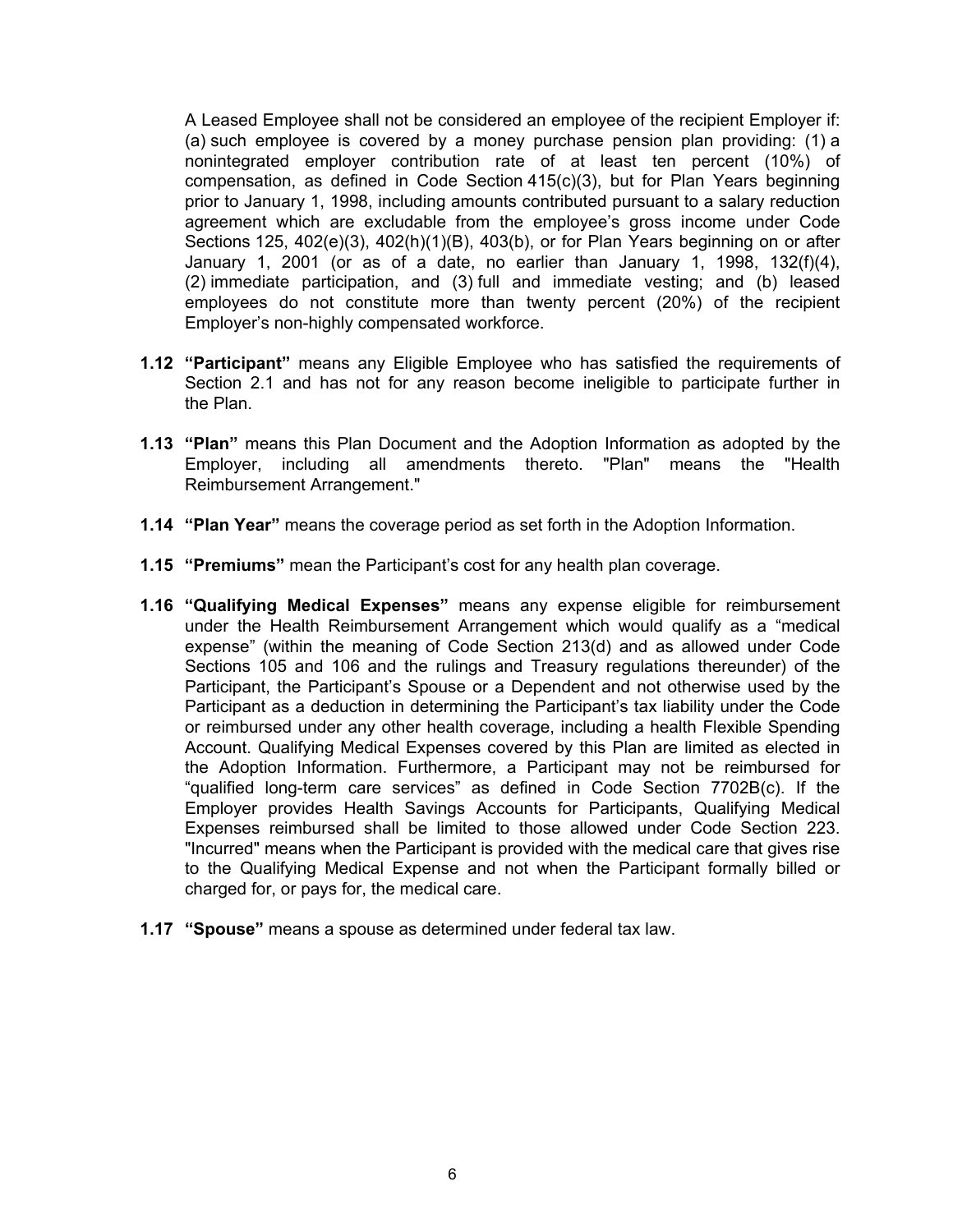## **ARTICLE II PARTICIPATION**

## **2.1 Eligibility**

Any Eligible Employee shall be eligible to participate hereunder on the date such Employee satisfies the conditions of eligibility elected in the Adoption Information.

An Eligible Employee may make or change an election that corresponds with the special enrollment rights provided in Code Section 9801(f), including those authorized under the provisions of the Children's Health Insurance Program Reauthorization Act of 2009 (SCHIP); provided that such Participant meets the sixty (60) day notice requirement imposed by Code Section 9801(f) (or such longer period as may be permitted by the Plan and communicated to Participants). Such change shall take place on a prospective basis, unless otherwise required by Code Section 9801(f) to be retroactive.

## **2.2 Effective Date of Participation**

An Eligible Employee who has satisfied the conditions of eligibility pursuant to Section 2.1 shall become a Participant effective as of the date elected in the Adoption Information.

If an Employee, who has satisfied the Plan's eligibility requirements and would otherwise have become a Participant, shall go from a classification of a noneligible Employee to an Eligible Employee, such Employee shall become a Participant on the date such Employee becomes an Eligible Employee or, if later, the date that the Employee would have otherwise entered the Plan had the Employee always been an Eligible Employee.

If an Employee, who has satisfied the Plan's eligibility requirements and would otherwise become a Participant, shall go from a classification of an Eligible Employee to a noneligible class of Employees, such Employee shall become a Participant in the Plan on the date such Employee again becomes an Eligible Employee, or, if later, the date that the Employee would have otherwise entered the Plan had the Employee always been an Eligible Employee.

## **2.3 Termination of Participation**

This Section shall be applied and administered consistent with any rights a Participant and the Participant's Dependents may be entitled to pursuant to Code Section 4980B, Section 7.13 of the Plan, or as specified in the Adoption Information. In the case of the death of the Participant, any remaining balances may only be paid out as reimbursements for Qualifying Medical Expenses of the Participant, his or her Spouse and/or his or her Dependent, and shall not constitute a death benefit to the Participant's estate and/or the Participant's beneficiaries.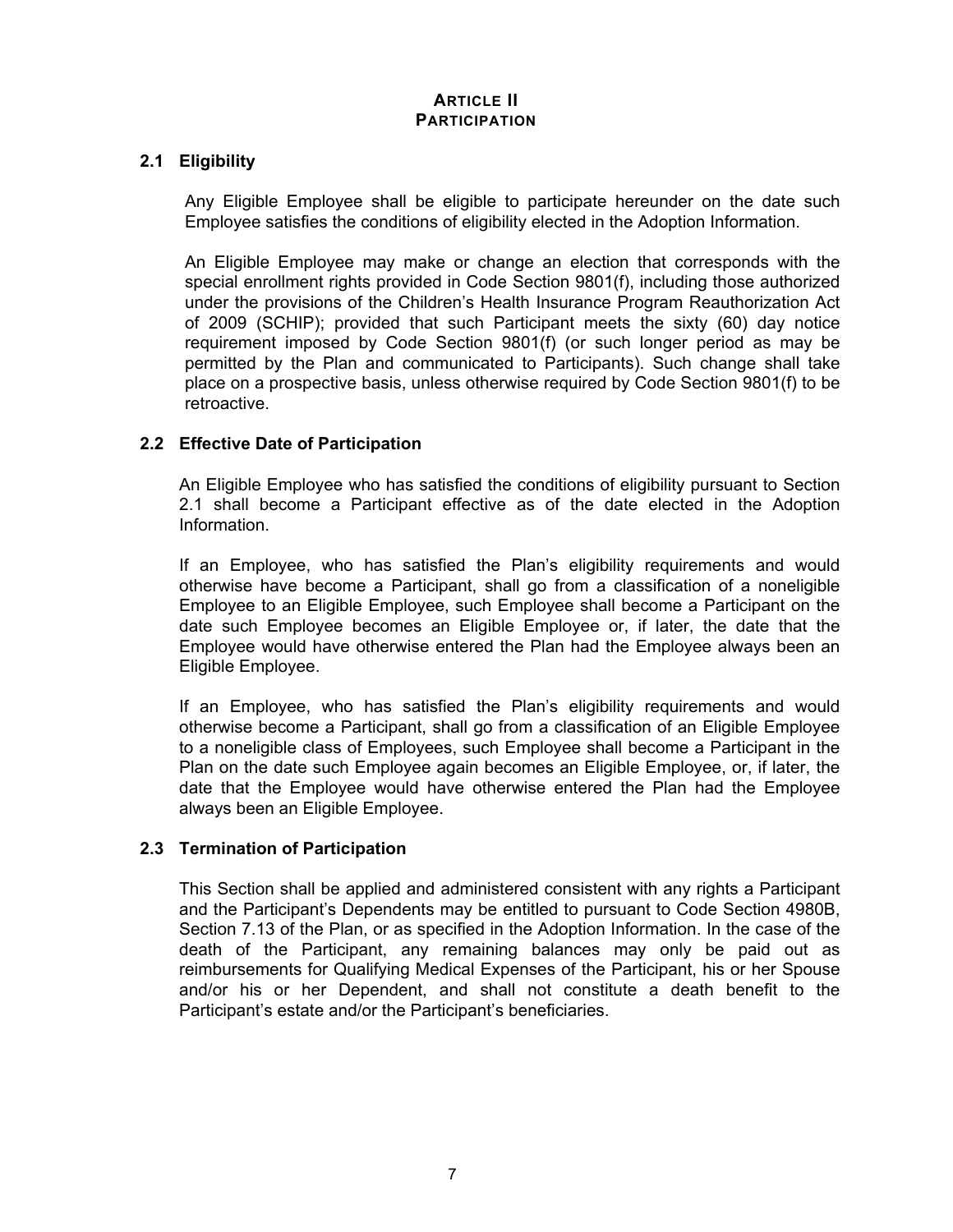## **ARTICLE III BENEFITS**

#### **3.1 Establishment of Plan**

- (a) This Health Reimbursement Arrangement is intended to qualify as a Health Reimbursement Arrangement under Code Section 105 and shall be interpreted in a manner consistent with such Code Section and the Treasury regulations thereunder.
- (b) Participants in this Health Reimbursement Arrangement may submit claims for the reimbursement of Qualifying Medical Expenses as defined under the Plan and the Adoption Information. Unless otherwise stated in the Adoption Information, this Plan shall reimburse any expenses only after amounts in all other Plans that could reimburse the expense have been exhausted.
- (c) The Employer shall make available to each Participant an Employer Contribution as stated in the Adoption Information, for the reimbursement of Qualifying Medical Expenses. No salary reductions may be made to this Health Reimbursement Arrangement.
- (d) This Plan shall not be coordinated or otherwise connected to the Employer's cafeteria plan (as defined in Code Section 125), except as permitted by the Code and the Treasury regulations thereunder, to the extent necessary to maintain this Plan as a Health Reimbursement Arrangement.
- (e) If the Employer maintains Health Savings Accounts for Participants, this Arrangement shall be operated in accordance with the restrictions under Code Section 223.

## **3.2 Nondiscrimination Requirements**

- (a) It is the intent of this Health Reimbursement Arrangement not to discriminate in violation of the Code and the Treasury regulations thereunder.
- (b) If the Administrator deems it necessary to avoid discrimination under this Health Reimbursement Arrangement, it may, but shall not be required to reduce benefits provided to "highly compensated individuals" (as defined in Code Section 105(h)) in order to assure compliance with this Section. Any act taken by the Administrator under this Section shall be carried out in a uniform and nondiscriminatory manner.

## **3.3 Health Reimbursement Arrangement Claims**

(a) The Administrator shall direct the reimbursement to each eligible Participant for all Qualifying Medical Expenses. All Qualifying Medical Expenses eligible for reimbursement pursuant to Section 3.1(b) shall be reimbursed during the Plan Year, even though the submission of such a claim occurs after his participation hereunder ceases; but provided that the Qualifying Medical Expenses were incurred during a Plan Year. Claims must include receipts or documentation that the expense being incurred is eligible for reimbursement, in order to claim reimbursement. Expenses may be reimbursed in subsequent Plan Years, subject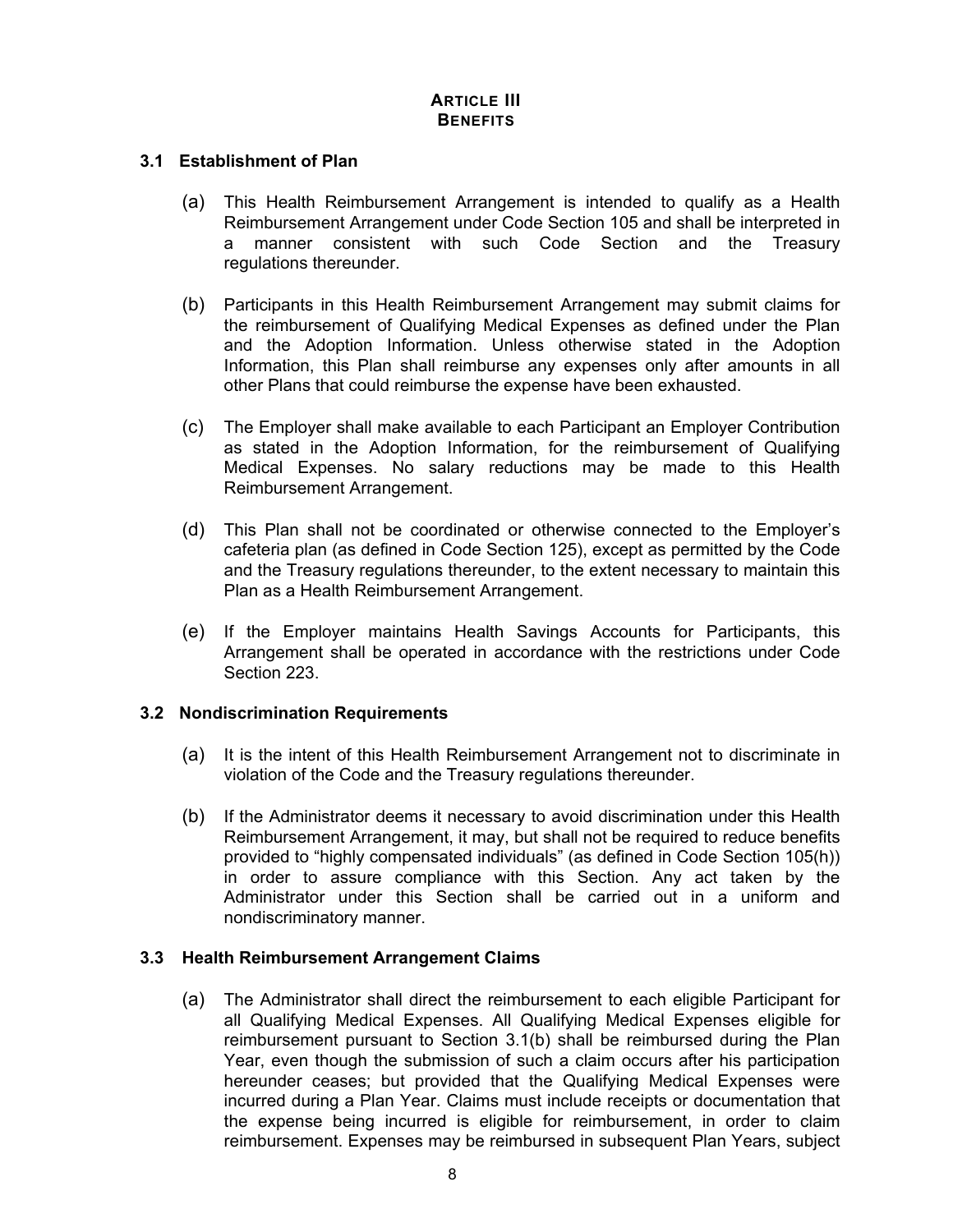to the provisions on the Adoption Information and Section 3.3(c) below. However, a Participant may not submit claims incurred prior to beginning participation in the Plan and/or the Effective Date of the Plan, whichever is earlier.

- (b) Notwithstanding the foregoing, Qualifying Medical Expenses shall not be reimbursable under this Plan if eligible for reimbursement and claimed under the Employer's Health Flexible Spending Account or Health Savings Account, if applicable.
- (c) Claims for the reimbursement of Qualifying Medical Expenses incurred in any Plan Year shall be paid as soon after a claim has been filed as is administratively practicable. However, if a Participant fails to submit a claim within the period elected on the Adoption Information immediately following the end of the Plan Year, those Qualifying Medical Expense claims shall not be considered for reimbursement by the Administrator.
- (d) Reimbursement payments under this Plan shall be made directly to the Participant.
- (e) If the maximum amount available for reimbursement for a Plan Year is not utilized in its entirety, such remainder shall be carried forward to another Plan Year or forfeited, as stated in the Adoption Information.

### **3.4 Debit and Credit Cards**

- (a) If the Debit Card is offered, Participants may, subject to a procedure established by the Administrator and applied in a uniform nondiscriminatory manner, use debit and/or credit (stored value) cards ("cards") provided by the Administrator and the Plan for payment of Qualifying Medical Expenses, as set forth in this Section.
- (b) Each Participant issued a card shall certify that such card shall only be used for Qualifying Medical Expenses. The Participant shall also certify that any Qualifying Medical Expense paid with the card has not already been reimbursed by any other plan covering health benefits and that the Participant will not seek reimbursement from any other plan covering health benefits.
- (c) Such card shall be issued upon the Participant's Effective Date of Participation and reissued on a periodic basis providing the Participant remains a Participant in the Health Reimbursement Arrangement. Such card shall be automatically cancelled upon the Participant's death or termination of employment, or if such Participant withdraws from the Health Reimbursement Arrangement.
- (d) The dollar amount of coverage available on the card shall be the amount contributed by the Employer for the Plan Year. The maximum dollar amount of coverage available shall be the maximum amount for the Plan Year as set forth on the Adoption Information.
- (e) The cards shall only be accepted by such merchants and service providers as have been approved by the Administrator.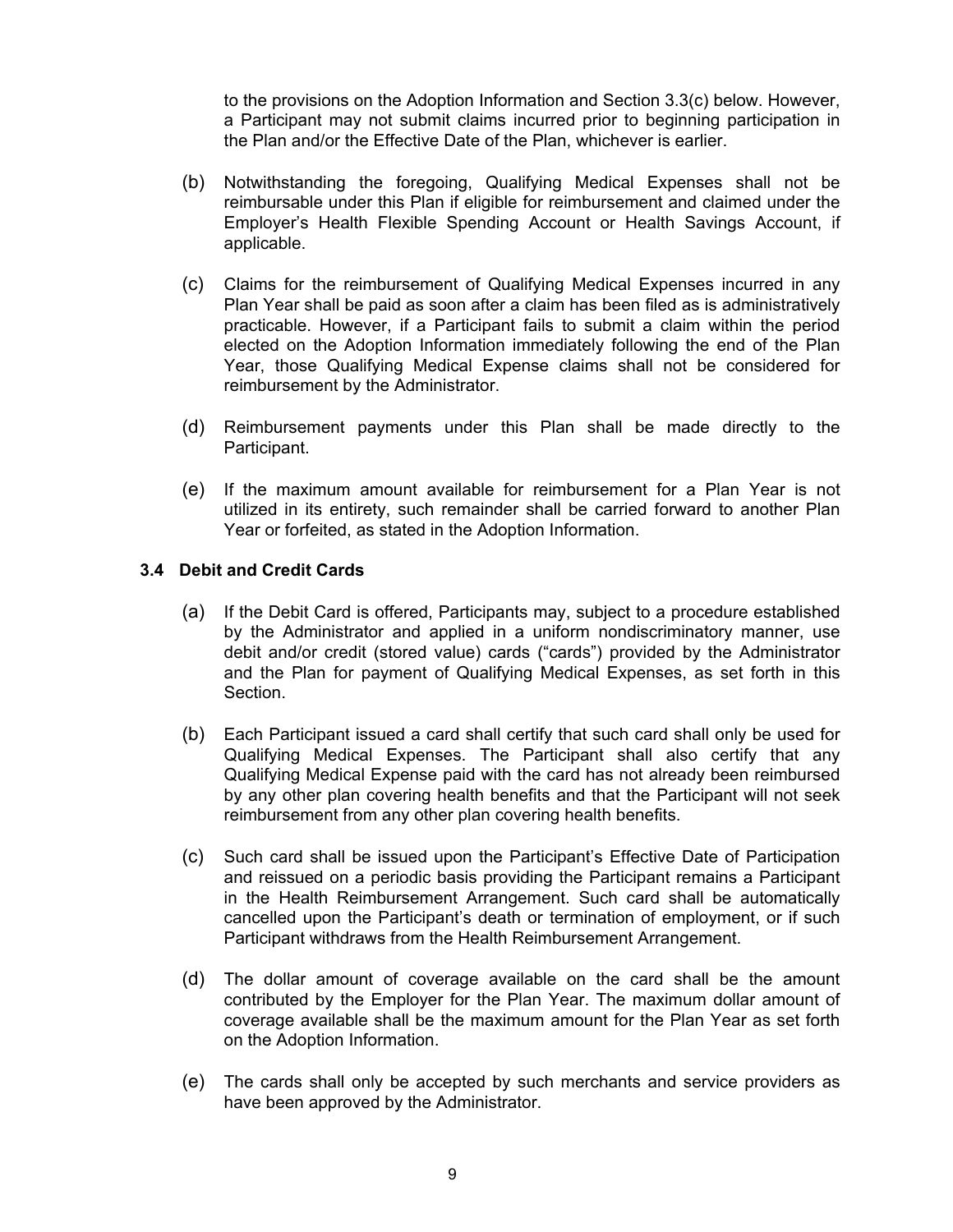- (f) The cards shall only be used for Qualifying Medical Expense purchases at these providers, including, but not limited to, the following:
	- (1) Co-payments for doctor and other medical care;
	- (2) Purchase of drugs obtained with a prescription;
	- (3) Purchase of medical items such as eyeglasses, syringes, insulin, crutches, etc.
- (g) Such purchases by the cards shall be subject to substantiation by the Administrator, usually by submission of a receipt from a service provider describing the service, the date and the amount. The Administrator shall also follow the requirements set forth in Revenue Ruling 2003-43 and Notice 2006-69. All charges shall be conditional pending confirmation and substantiation.
- (h) If such purchase is later determined by the Administrator not to qualify as a Qualifying Medical Expense, the Administrator, in its discretion, shall use the one of the following correction methods to make the Plan whole. Until the amount is repaid, the Administrator shall take further action to ensure that further violations of the terms of the card do not occur, up to and including denial of access to the card.
	- (1) Repayment of the improper amount by the Participant;
	- (2) Withholding the improper payment from the Participant's wages or other compensation to the extent consistent with applicable federal or state law;
	- (3) Claims substitution or offset of future claims until the amount is repaid.
	- (4) If subsections (1) through (3) fail to recover the amount, consistent with the Employer's business practices, the Employer may treat the amount as any other business indebtedness.

## **3.5 Opt Out**

A Participant may, subject to a procedure established by the Administrator and applied in a uniform nondiscriminatory manner, elect to permanently opt out of reimbursement under this Arrangement. This election must be made in writing and allowed at least annually.

#### **ARTICLE IV BENEFITS AND RIGHTS**

## **4.1 Claim for Benefits**

Any claim for Benefits shall be made to the Plan Administrator or Plan Service Provider. The following timetable for claims and rules below apply:

Notification of whether claim is accepted or denied 30 days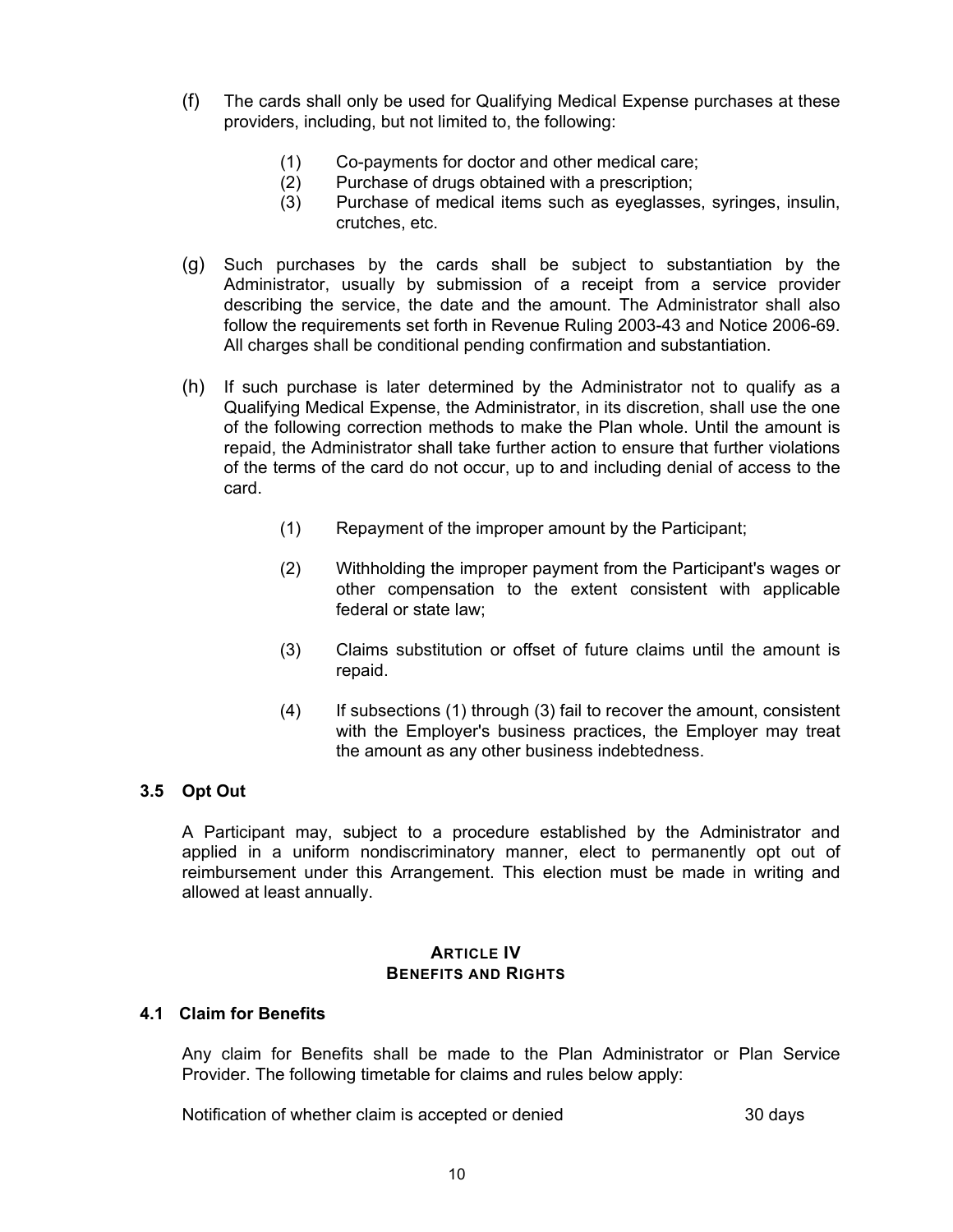| Extension due to matters beyond the control of the Plan |         |  |  |
|---------------------------------------------------------|---------|--|--|
| Insufficient information to process the claim:          |         |  |  |
| Notification to Participant                             | 15 days |  |  |
| Response by Participant                                 | 45 days |  |  |
| Review of claim denial                                  | 60 days |  |  |

The Plan Administrator or Plan Service Provider will provide written or electronic notification of any claim denial. The notice will state:

- (a) The specific reason or reasons for the denial.
- (b) Reference to the specific Plan provisions on which the denial was based.
- (c) A description of any additional material or information necessary for the claimant to perfect the claim and an explanation of why such material or information is necessary.
- (d) A statement that the claimant is entitled to receive, upon request and free of charge reasonable access to, and copies of, all documents, records, and other information relevant to the claim; and
- (e) If the denial was based on an internal rule, guideline, protocol, or other similar criterion, the specific rule, guideline, protocol, or criterion will be provided free of charge. If this is not practical, a statement will be included that such a rule, guideline, protocol, or criterion was relied upon in making the denial and a copy will be provided free of charge to the claimant upon request.

When the Participant receives a denial, the Participant shall have 180 days following receipt of the notification in which to appeal the decision. The Participant may submit written comments, documents, records, and other information relating to the claim. If the Participant requests, the Participant shall be provided, free of charge, reasonable access to, and copies of, all documents, records, and other information relevant to the claim.

The period of time within which a denial on review is required to be made will begin at the time an appeal is filed in accordance with the procedures of the Plan. This timing is without regard to whether all the necessary information accompanies the filing.

A document, record, or other information shall be considered relevant to a claim if it:

- (a) was relied upon in making the claim determination;
- (b) was submitted, considered, or generated in the course of making the claim determination, without regard to whether it was relied upon in making the claim determination;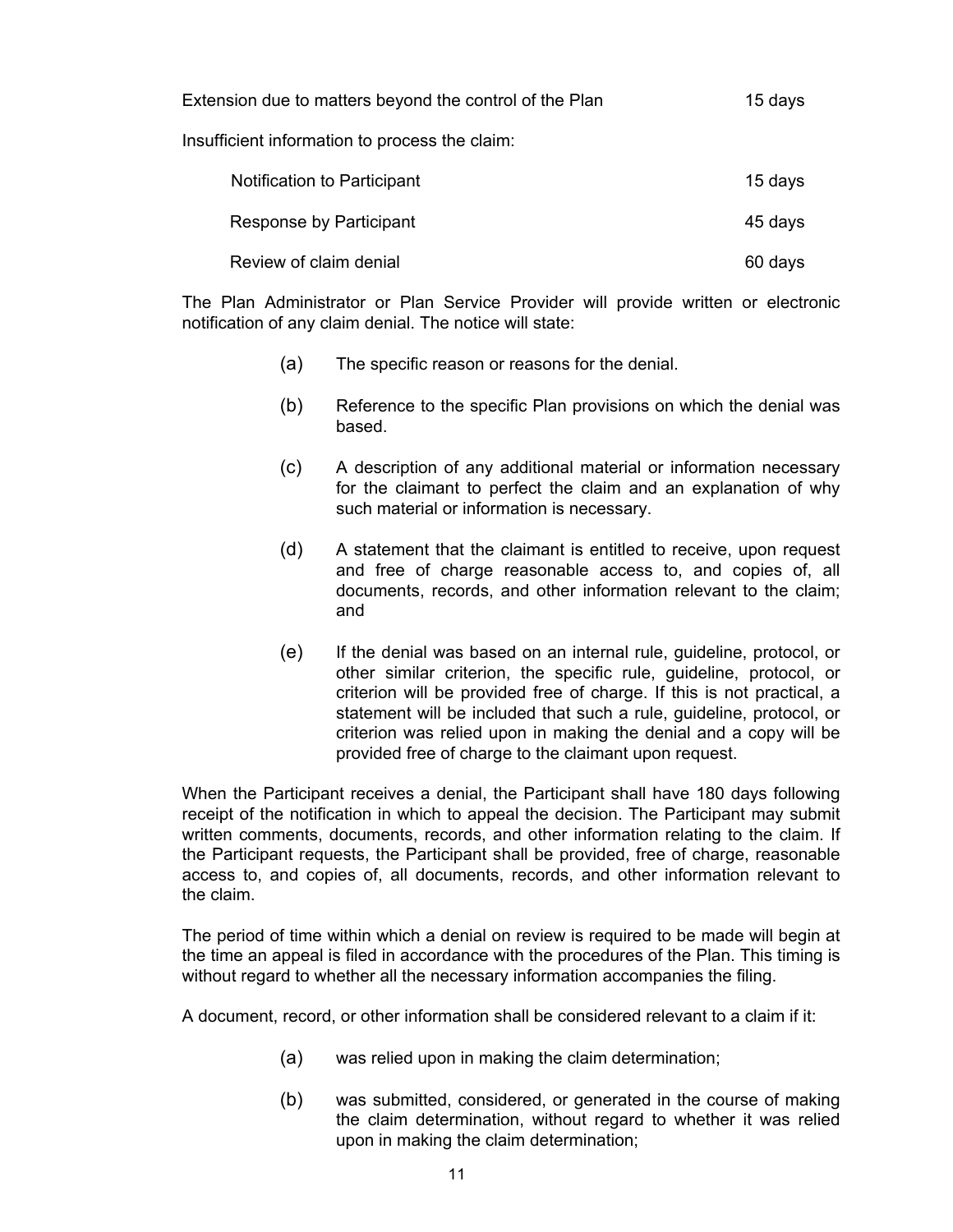- (c) demonstrated compliance with the administrative processes and safeguards designed to ensure and to verify that claim determinations are made in accordance with Plan documents and Plan provisions have been applied consistently with respect to all claimants; or
- (d) constituted a statement of policy or guidance with respect to the Plan concerning the denied claim.

The review will take into account all comments, documents, records, and other information submitted by the claimant relating to the claim, without regard to whether such information was submitted or considered in the initial claim determination. The review will not afford deference to the initial denial and will be conducted by a fiduciary of the Plan who is neither the individual who made the adverse determination nor a subordinate of that individual.

## **ARTICLE V ADMINISTRATION**

## **5.1 Plan Administration**

The operation of the Plan shall be under the supervision of the Administrator. It shall be a principal duty of the Administrator to see that the Plan is carried out in accordance with its terms, and for the exclusive benefit of Employees entitled to participate in the Plan. The Administrator shall have full power to administer the Plan in all of its details, and determine all questions arising in connection with the administration, interpretation, and application of the Plan. The Administrator may establish procedures, correct any defect, supply any information, or reconcile any inconsistency in such manner and to such extent as shall be deemed necessary or advisable to carry out the purpose of the Plan. The Administrator shall have all powers necessary or appropriate to accomplish the Administrator's duties under the Plan. The Administrator shall be charged with the duties of the general administration of the Plan as set forth under the Plan, including, but not limited to, in addition to all other powers provided by this Plan:

- (a) To make and enforce such procedures, rules and regulations as the Administrator deems necessary or proper for the efficient administration of the Plan;
- (b) To interpret the provisions of the Plan, the Administrator's interpretations thereof in good faith to be final and conclusive on all persons claiming benefits under the Plan;
- (c) To decide all questions concerning the Plan and the eligibility of any person to participate in the Plan and to receive benefits provided under the Plan;
- (d) To limit benefits for certain highly compensated individuals if it deems such to be desirable in order to avoid discrimination under the Plan in violation of applicable provisions of the Code;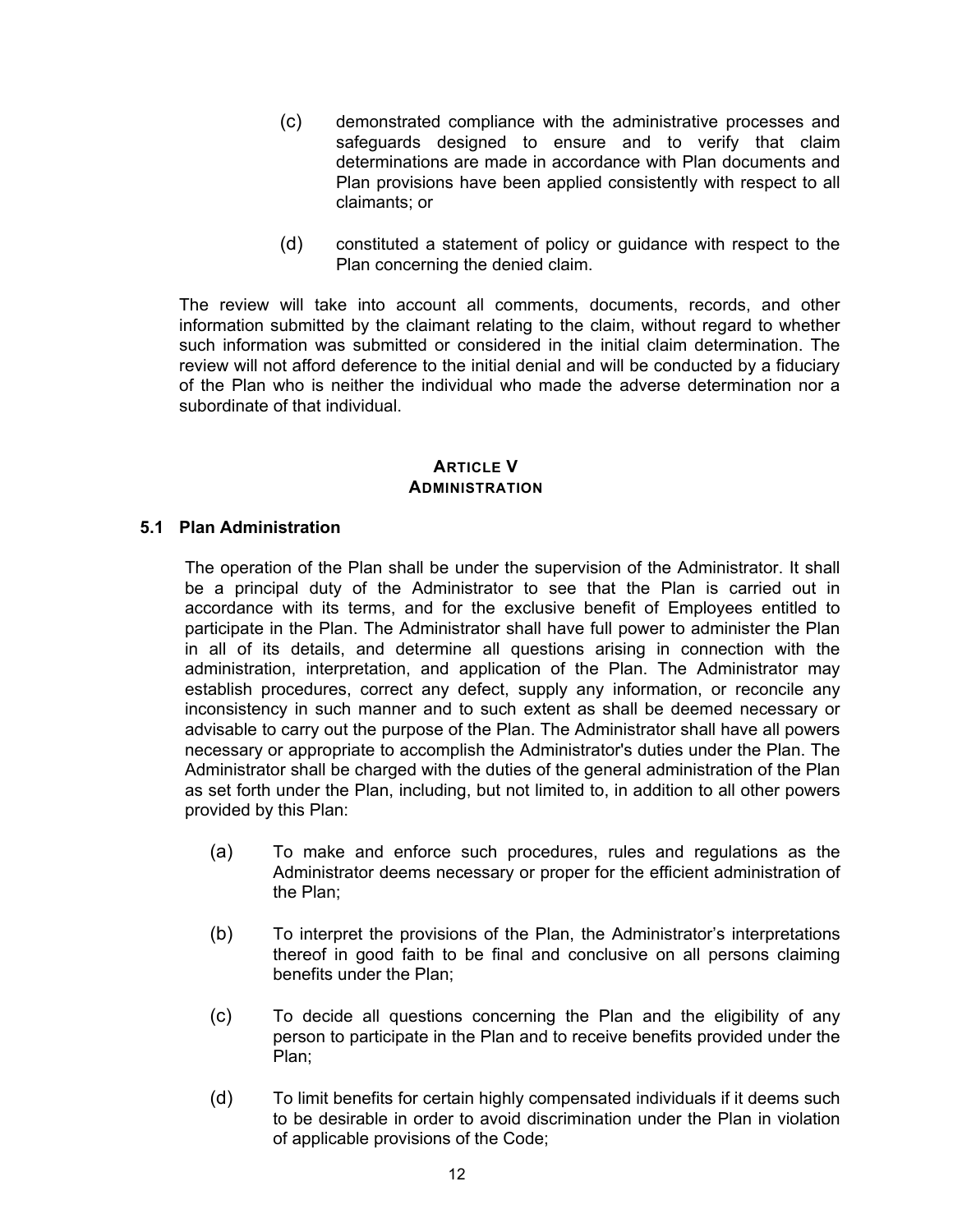- (e) To review and settle all claims against the Plan, to approve reimbursement requests, and to authorize the payment of benefits if the Administrator determines such shall be paid if the Administrator decides in its discretion that the applicant is entitled to them. This authority specifically permits the Administrator to settle disputed claims for benefits and any other disputed claims made against the Plan;
- (f) To appoint such agents, counsel, accountants, consultants, and other persons or entities as may be required to assist in administering the Plan;
- (g) To provide Employees with a reasonable notification of their benefits available by operation of the Plan and to assist any Participant regarding the Participant's rights, benefits or elections under the Plan; and
- (h) To keep and maintain the Plan documents and all other records pertaining to and necessary for the administration of the Plan;

Any procedure, discretionary act, interpretation or construction taken by the Administrator shall be done in a nondiscriminatory manner based upon uniform principles consistently applied and shall be consistent with the intent that the Plan shall continue to comply with the terms of Code Section 105(h) and the Treasury regulations thereunder.

## **5.2 Examination of Records**

The Administrator shall make available to each Participant, Eligible Employee and any other Employee of the Employer such records as pertain to their interest under the Plan for examination at reasonable times during normal business hours.

## **5.3 Indemnification of Administrator**

The Employer agrees to indemnify and to defend to the fullest extent permitted by law any Employee serving as the Administrator or as a member of a committee designated as Administrator (including any Employee or former Employee who previously served as Administrator or as a member of such committee) against all liabilities, damages, costs and expenses (including attorney's fees and amounts paid in settlement of any claims approved by the Employer) occasioned by any act or omission to act in connection with the Plan, if such act or omission is in good faith.

## **5.4 Coordination of Benefits**

When a Participant is covered by this Plan and another plan, or the Participant's Spouse is covered by this Plan and by another plan or the Participant's Dependents are covered under two or more plans, the plans will coordinate benefits when a claim is received.

The plan that pays first according to the rules will pay as if there were no other plan involved. The secondary and subsequent plans will pay the balance due up to 100% of the allowable Qualifying Medical Expenses.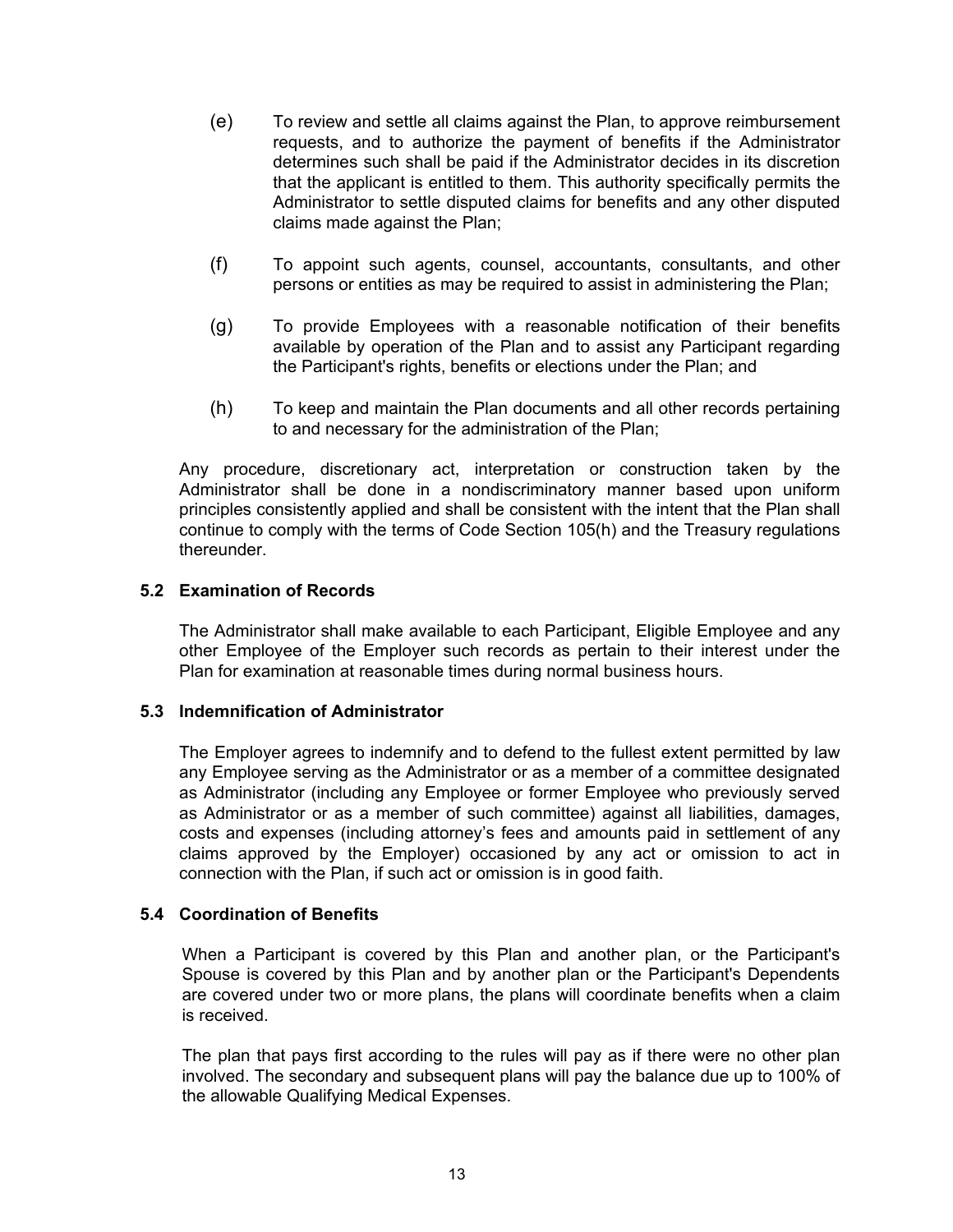The plan that pays first according to the rules will pay as if there were no other plan involved. The secondary and subsequent plans will pay the balance up to each one's plan formula minus whatever the primary plan paid (non-duplication of benefits). The total reimbursement will never be more than the amount that would have been paid if the secondary plan had been the primary plan -- 50% or 80% or 100% -- whatever it may be. The balance due, if any, is the responsibility of the Participant.

Benefit plan. This provision will coordinate the medical and dental benefits of a benefit plan. The term benefit plan means this Plan or any one of the following plans:

- (a) Group or group-type plans, including franchise or blanket benefit plans.
- (b) Group practice and other group prepayment plans.
- (c) Federal government plans or programs. This includes, but is not limited to, Medicare and Tricare.
- (d) Other plans required or provided by law. This does not include Medicaid or any benefit plan like it that, by its terms, does not allow coordination.
- (e) No Fault Auto Insurance, by whatever name it is called, when not prohibited by law.

Automobile limitations. When medical payments are available under vehicle insurance, the Plan shall always be considered the secondary carrier regardless of the individual's election under PIP (personal injury protection) coverage with the auto carrier.

Benefit plan payment order. When two or more plans provide benefits for the same allowable charge, benefit payment will follow these rules:

- (a) Plans that do not have a coordination provision, or one like it, will pay first. Plans with such a provision will be considered after those without one.
- (b) Plans with a coordination provision will pay their benefits up to the allowable charge.
- (c) The benefits of the plan which covers the person directly (that is, as an Employee, member or subscriber) ("Plan A") are determined before those of the plan which covers the person as a Dependent ("Plan B").
- (d) The benefits of a benefit plan which covers a person as an Employee who is neither laid off nor retired are determined before those of a benefit plan which covers that person as a laid-off or retired Employee. The benefits of a benefit plan which covers a person as a Dependent of an Employee who is neither laid off nor retired are determined before those of a benefit plan which covers a person as a Dependent of a laid off or retired Employee. If the other benefit plan does not have this rule, and if, as a result, the plans do not agree on the order of benefits, this rule does not apply.
- (e) The benefits of a benefit plan which covers a person as an Employee who is neither laid off nor retired are determined before those benefits of a benefit plan which covers that person as a laid-off or retired Employee. If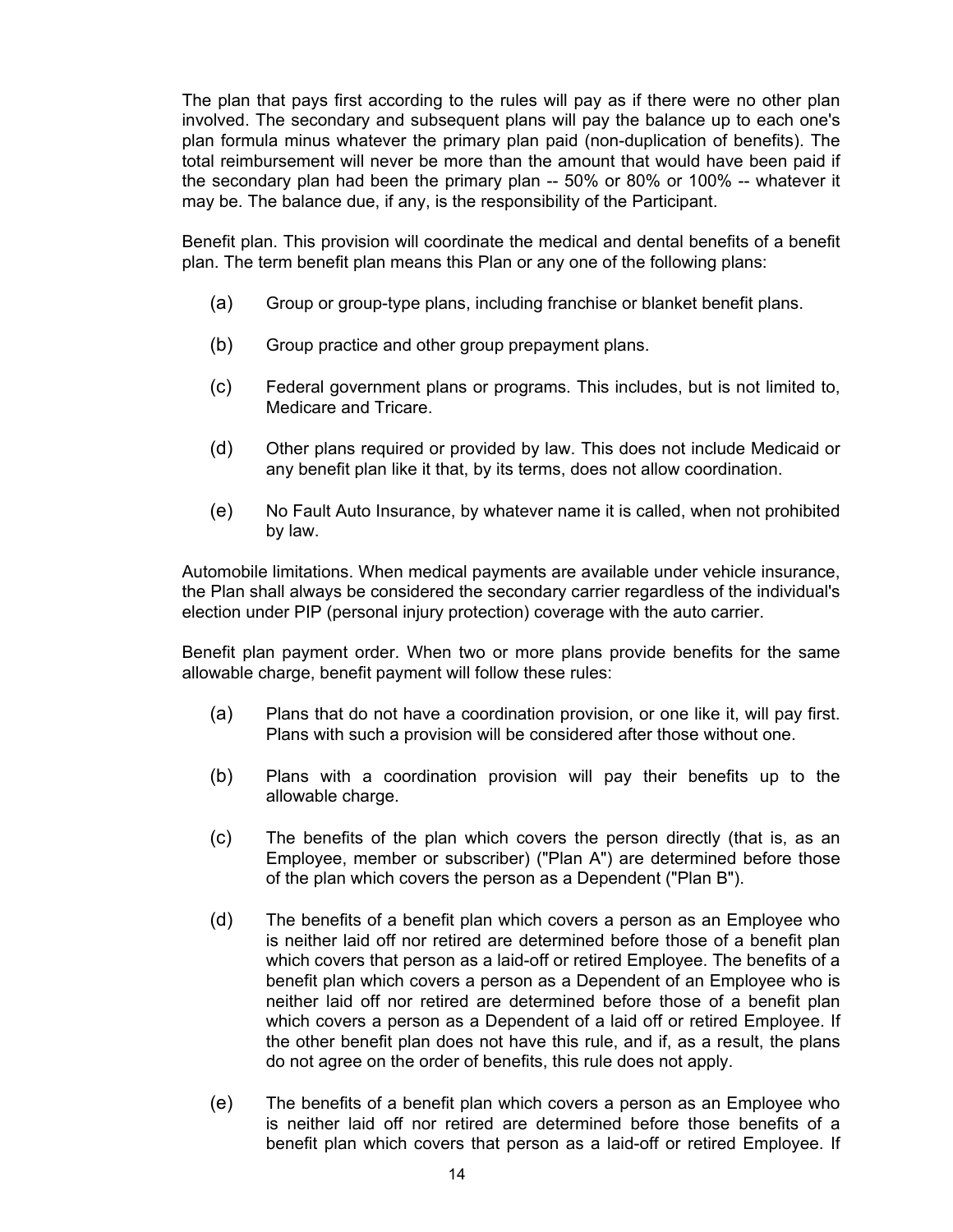the other benefit plan does not have this rule, and if, as a result, the plans do not agree on the order of benefits, this rule does not apply.

- (f) The benefits of a benefit plan which covers a person as an Employee who is neither laid off nor retired or a Dependent of an Employee who is neither laid off nor retired are determined before those of a plan which covers the person as a beneficiary.
- (g) When a child is covered as a Dependent and the parents are not separated or divorced, these rules will apply:
	- (1) The benefits of the benefit plan of the parent whose birthday falls earlier in a year are determined before those of the benefit plan of the parent whose birthday falls later in that year;
	- (2) If both parents have the same birthday, the benefits of the benefit plan which has covered the parent for the longer time are determined before those of the benefit plan which covers the other parent.
- (h) When a child's parents are divorced or legally separated, these rules will apply:
	- (1) This rule applies when the parent with custody of the child has not remarried. The benefit plan of the parent with custody will be considered before the benefit plan of the parent without custody.
	- (2) This rule applies when the parent with custody of the child has remarried. The benefit plan of the parent with custody will be considered first. The benefit plan of the stepparent that covers the child as a Dependent will be considered next. The benefit plan of the parent without custody will be considered last.
	- (3) This rule will be in place of items (1) and (2) above when it applies. A court decree may state which parent is financially responsible for medical and dental benefits of the child. In this case, the benefit plan of that parent will be considered before other plans that cover the child as a Dependent.
	- (4) If the specific terms of the court decree state that the parents shall share joint custody, without stating that one of the parents is responsible for the health care expenses of the child, the plans covering the child shall follow the order of benefit determination rules outlined above when a child is covered as a Dependent and the parents are not separated or divorced.
	- (5) For parents who were never married to each other, the rules apply as set out above as long as paternity has been established.
- (i) If there is still a conflict after these rules have been applied, the benefit plan which has covered the patient for the longer time will be considered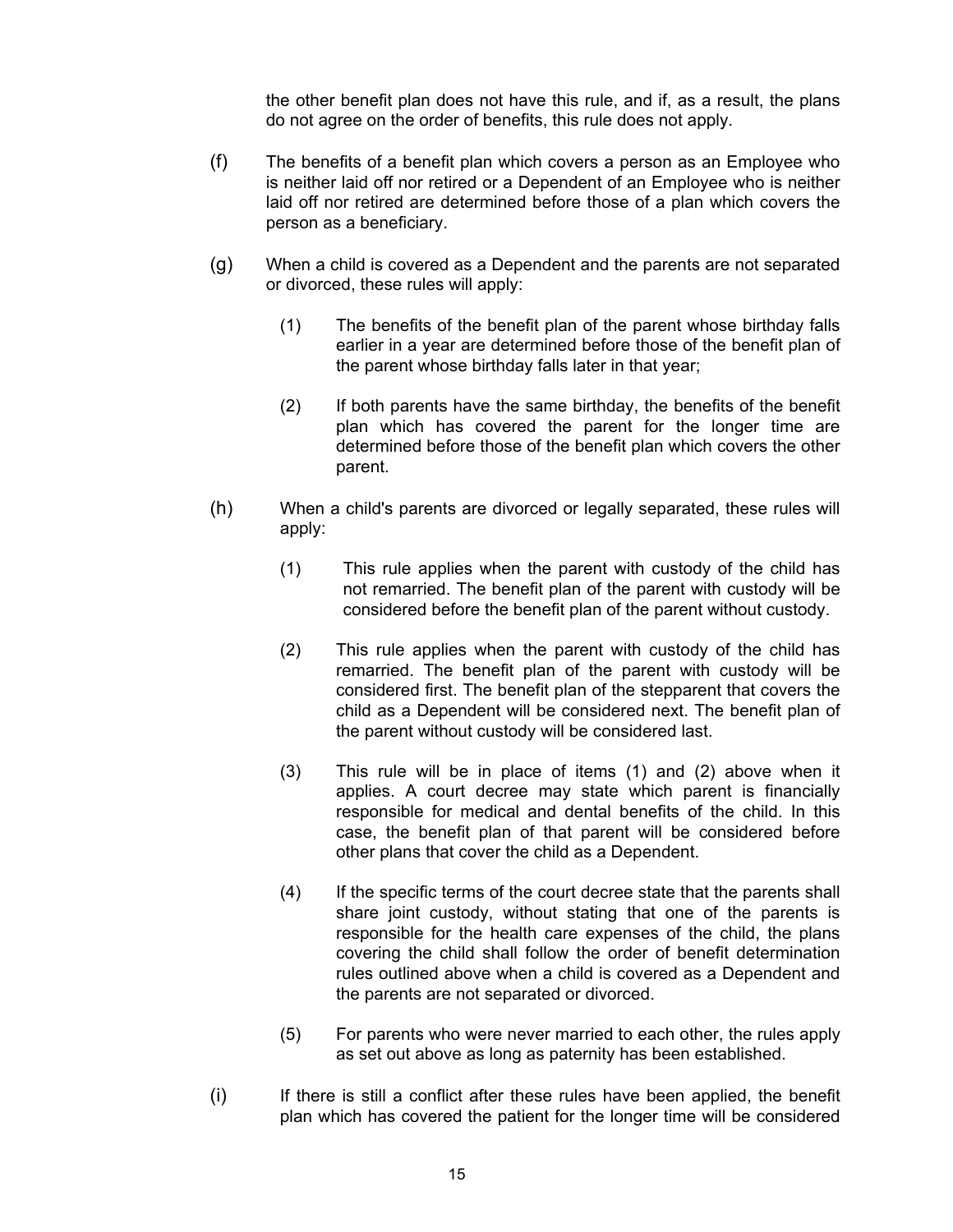first. When there is a conflict in coordination of benefit rules, the Plan will never pay more than 50% of allowable charges when paying secondary.

- (j) Medicare will pay primary, secondary or last to the extent stated in federal law. When Medicare is to be the primary payer, this Plan will base its payment upon benefits that would have been paid by Medicare under Parts A and B regardless of whether or not the person was enrolled under any of these parts. The Plan reserves the right to coordinate benefits with respect to Medicare Part D. The Plan Administrator will make this determination based on the information available through CMS.
- (k) If a Plan Participant is under a disability extension from a previous benefit plan, that benefit plan will pay first and the Plan will pay second.
- (l) The Plan will pay primary to Tricare and a State child health plan to the extent required by federal law.

Claims determination period. Benefits will be coordinated on a calendar year basis. This is called the claims determination period.

Right to receive or release necessary information. To make this provision work, the Plan may give or obtain needed information from an insurer or any other organization or person. This information may be given or obtained without the consent of or notice to any other person. A Participant will give the Plan the information it asks for about other plans and their payment of Qualifying Medical Expenses.

Facility of payment. The Plan may repay other plans for benefits paid that the Plan Administrator determines it should have paid. That repayment will count as a valid payment under this Plan.

Right of recovery. The Plan may pay benefits that should be paid by another benefit plan. In this case the Plan may recover the amount paid from the other benefit plan or the Participant and his or her Dependents. That repayment will count as a valid payment under the other benefit plan.

Further, the Plan may pay benefits that are later found to be greater than the allowable charge. In this case, the Plan may recover the amount of the overpayment from the source to which it was paid.

#### **ARTICLE VI AMENDMENT OR TERMINATION OF PLAN**

#### **6.1 Amendment**

The Employer, at any time or from time to time, may amend any or all of the provisions of the Plan without the consent of any Employee or Participant.

#### **6.2 Termination**

The Employer is establishing this Plan with the intent that it will be maintained for an indefinite period of time. Notwithstanding the foregoing, the Employer reserves the right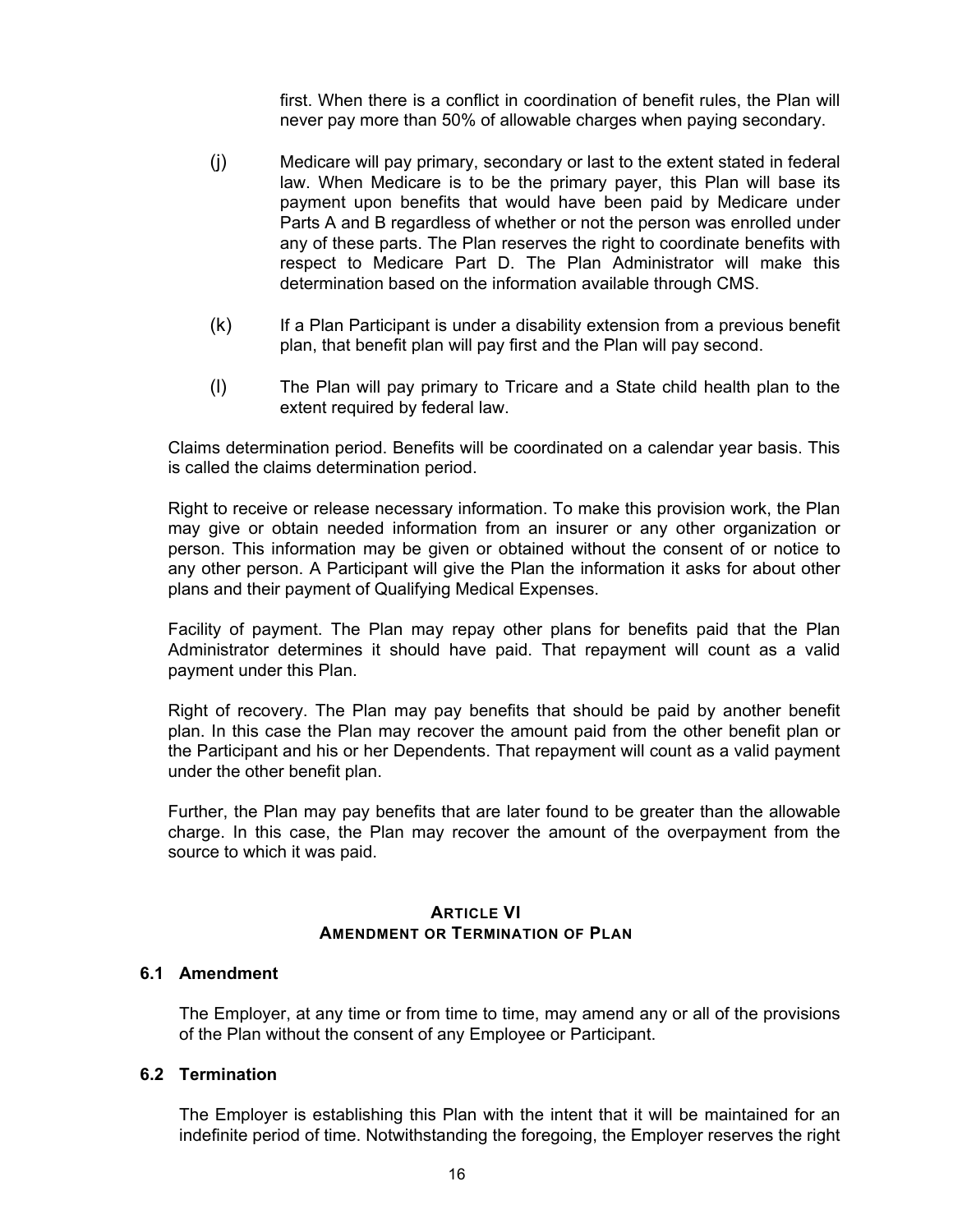to terminate the Plan, in whole or in part, at any time. In the event the Plan is terminated, no further reimbursements shall be made.

## **ARTICLE VII MISCELLANEOUS**

### **7.1 Plan Interpretation**

All provisions of this Plan shall be interpreted and applied in a uniform, nondiscriminatory manner. This Plan shall be read in its entirety and not severed except as provided in Section 7.11.

### **7.2 Gender and Number**

Wherever any words are used herein in the masculine, feminine or neuter gender, they shall be construed as though they were also used in another gender in all cases where they would so apply, and whenever any words are used herein in the singular or plural form, they shall be construed as though they were also used in the other form in all cases where they would so apply.

### **7.3 Written Document**

This Plan, in conjunction with any separate written document which may be required by law, is intended to satisfy the written Plan requirement of Code Section 105 and any Treasury regulations thereunder.

## **7.4 Exclusive Benefit**

This Plan shall be maintained for the exclusive benefit of the Employees who participate in the Plan.

## **7.5 Participant's Rights**

This Plan shall not be deemed to constitute an employment contract between the Employer and any Participant or to be a consideration or an inducement for the employment of any Participant or Employee. Nothing contained in this Plan shall be deemed to give any Participant or Employee the right to be retained in the service of the Employer or to interfere with the right of the Employer to discharge any Participant or Employee at any time regardless of the effect which such discharge shall have upon him as a Participant of this Plan.

## **7.6 Action by the Employer**

Whenever the Employer under the terms of the Plan is permitted or required to do or perform any act or matter or thing, it shall be done and performed by a person duly authorized by its legally constituted authority.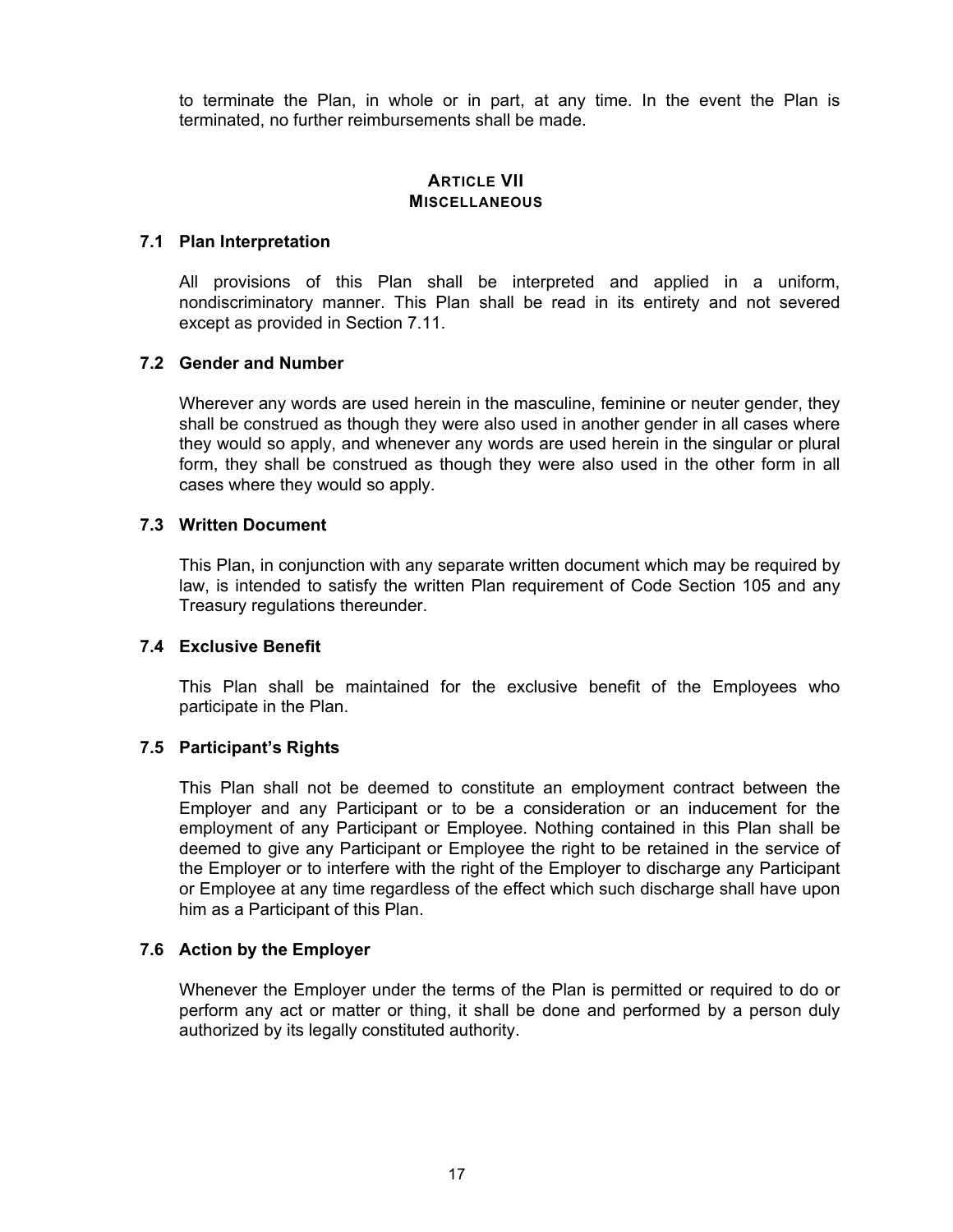## **7.7 No Guarantee of Tax Consequences**

Neither the Administrator, the Employer nor the Plan Service Provider makes any commitment or guarantee that any amounts paid to or for the benefit of a Participant under the Plan will be excludable from the Participant's gross income for federal or state income tax purposes, or that any other federal or state tax treatment will apply to or be available to any Participant. It shall be the obligation of each Participant to determine whether each payment under the Plan is excludable from the Participant's gross income for federal and state income tax purposes, and to notify the Employer if the Participant has reason to believe that any such payment is not so excludable. Notwithstanding the foregoing, the rights of Participants under this Plan shall be legally enforceable.

## **7.8 Indemnification of Employer by Participants**

If any Participant receives one or more payments or reimbursements under the Plan that are not for a permitted Qualifying Medical Expense, such Participant shall indemnify and reimburse the Employer for any liability it may incur for failure to withhold federal or state income tax or Social Security tax from such payments or reimbursements. However, such indemnification and reimbursement shall not exceed the amount of additional federal and state income tax (plus any penalties) that the Participant would have owed if the payments or reimbursements had been made to the Participant as regular cash compensation, plus the Participant's share of any Social Security tax that would have been paid on such compensation, less any such additional income and Social Security tax actually paid by the Participant.

## **7.9 Funding**

Unless otherwise required by law, amounts made available by the Employer need not be placed in trust, but may instead be considered general assets of the Employer. Furthermore, and unless otherwise required by law, nothing herein shall be construed to require the Employer or the Administrator to maintain any fund or segregate any amount for the benefit of any Participant, and no Participant or other person shall have any claim against, right to, or security or other interest in, any fund, account or asset of the Employer from which any payment under the Plan may be made.

## **7.10 Governing Law**

This Plan shall be construed and enforced according to the Code, and the laws of the state or commonwealth in which the Employer's principal office is located (unless otherwise designated in the Adoption Information).

## **7.11 Severability**

If any provision of the Plan is held invalid or unenforceable, its invalidity or unenforceability shall not affect any other provisions of the Plan, and the Plan shall be construed and enforced as if such provision had not been included herein.

#### **7.12 Headings**

The headings and subheadings of this Plan have been inserted for convenience of reference and are to be ignored in any construction of the provisions hereof.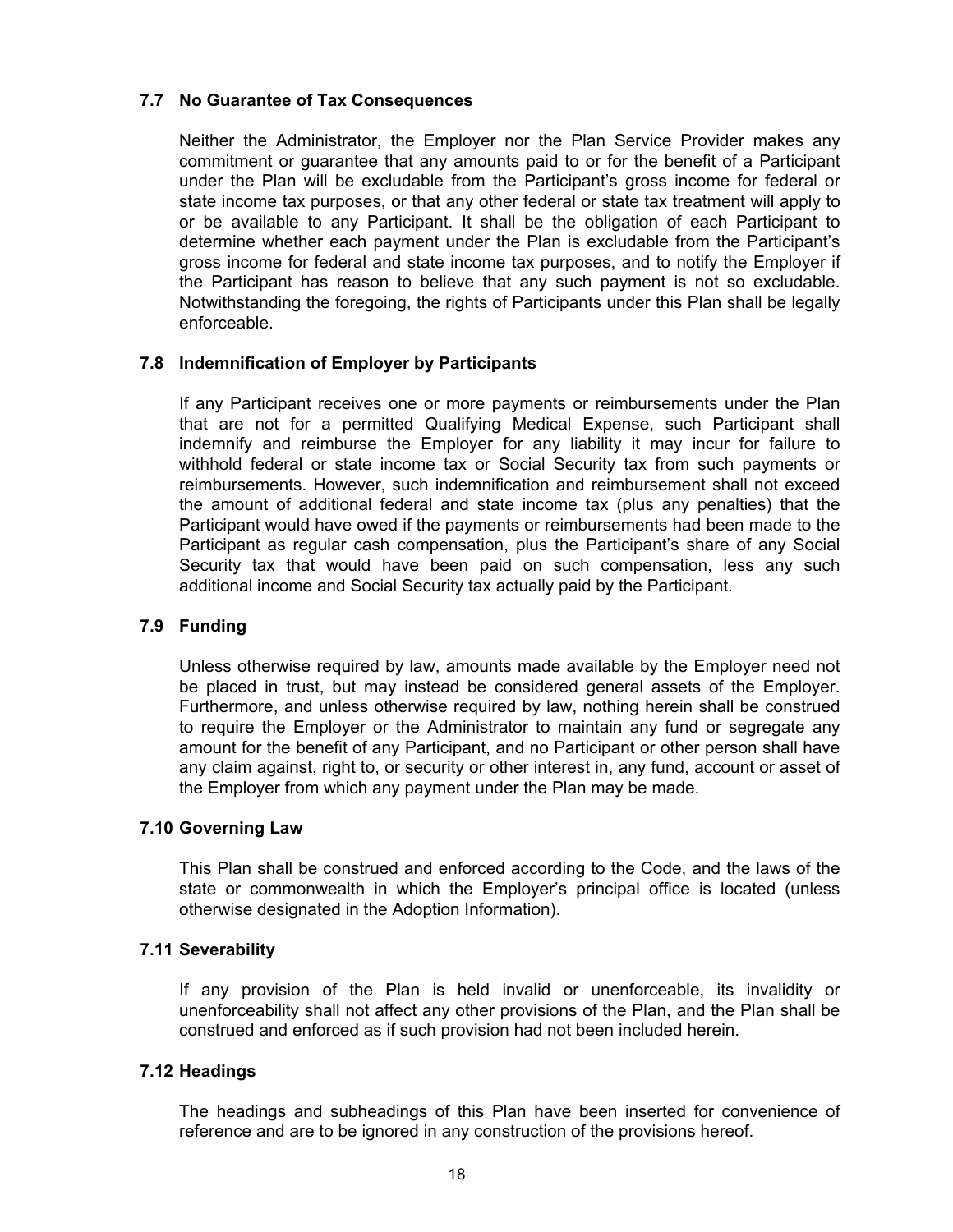## **7.13 Continuation of Coverage**

Notwithstanding anything in the Plan to the contrary, in the event any benefit under this Plan subject to the continuation coverage requirement of Code Section 4980B becomes unavailable, each qualified beneficiary (as defined in Code Section 4980B) will be entitled to continuation coverage as prescribed in Code Section 4980B. This Section shall only apply if the Employer employs at least twenty (20) employees on more than 50% of its typical business days in the previous calendar year.

## **7.14 Family and Medical Leave Act**

Notwithstanding anything in the Plan to the contrary, in the event any benefit under this Plan becomes subject to the requirements of the Family and Medical Leave Act and regulations thereunder, this Plan shall be operated in accordance with 29 CFR Part 825.

## **7.15 Health Insurance Portability and Accountability Act**

Notwithstanding anything in this Plan to the contrary, this Plan shall be operated in accordance with HIPAA and regulations thereunder.

## **7.16 Uniformed Services Employment and Reemployment Rights Act**

Notwithstanding any provision of this Plan to the contrary, contributions, benefits and service credit with respect to qualified military service shall be provided in accordance with USERRA and the regulations thereunder.

## **7.17 HIPAA Privacy Standards**

- (a) If this Plan is subject to the Standards for Privacy of Individually Identifiable Health Information (45 CFR Part 164, the "Privacy Standards"), then this Section shall apply.
- (b) The Plan shall not disclose Protected Health Information to any member of Employer's workforce unless each of the conditions set out in this Section are met. "Protected Health Information" shall have the same definition as set forth in the Privacy Standards but generally shall mean individually identifiable information about the past, present or future physical or mental health or condition of an individual, including information about treatment or payment for treatment.
- (c) Protected Health Information disclosed to members of Employer's workforce shall be used or disclosed by them only for purposes of Plan administrative functions. The Plan's administrative functions shall include all Plan payment functions and health care operations. The terms "payment" and "health care operations" shall have the same definitions as set out in the Privacy Standards, but the term "payment" generally shall mean activities taken to determine or fulfill Plan responsibilities with respect to eligibility, coverage, provision of benefits, or reimbursement for health care.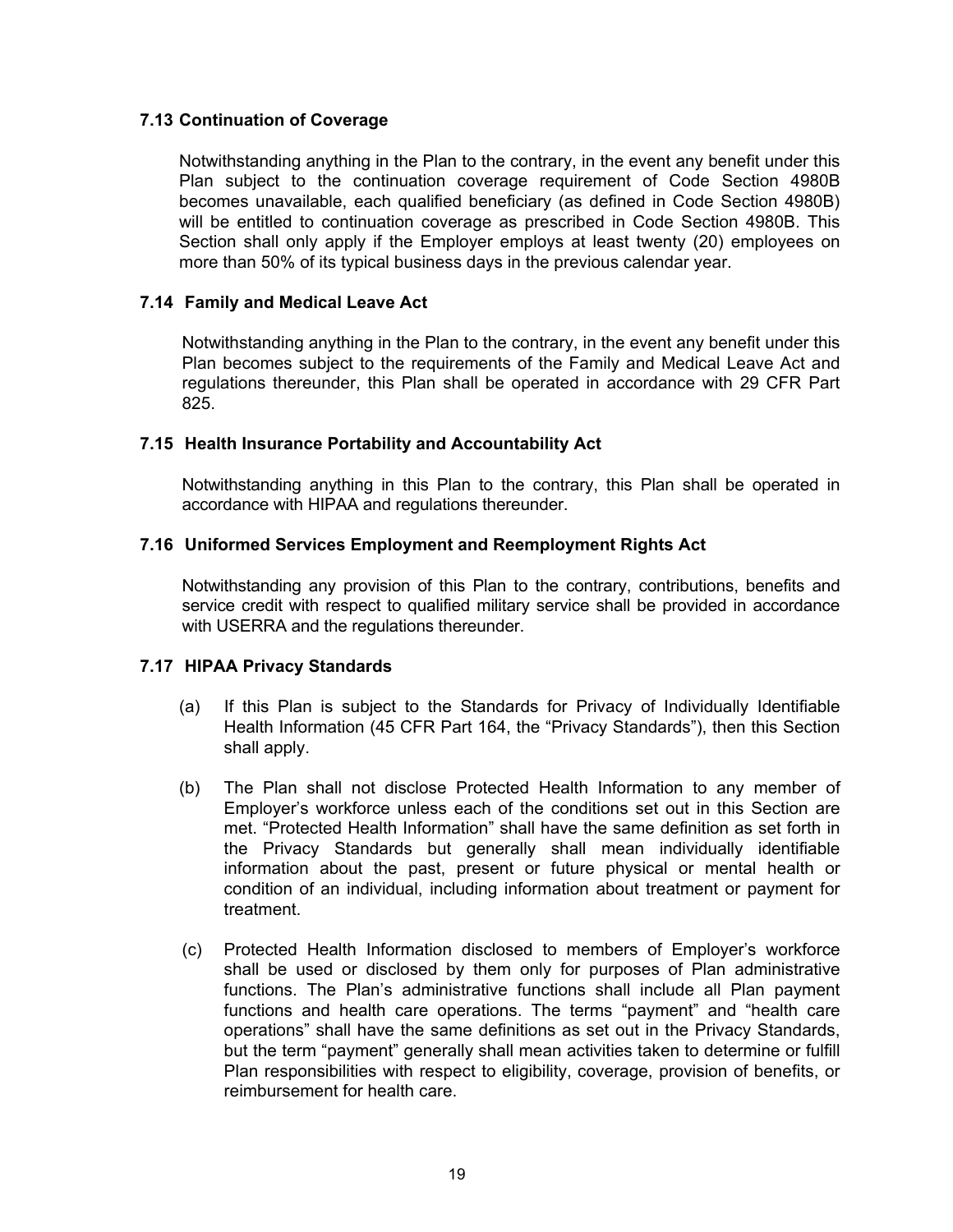- (d) The Plan shall disclose Protected Health Information only to members of the Employer's workforce who are authorized to receive such Protected Health Information, and only to the extent and in the minimum amount necessary for that person to perform his or her duties with respect to the Plan. "Members of the Employer's workforce" shall refer to all employees and other persons under the control of the Employer. The Employer shall keep an updated list of those authorized to receive Protected Health Information.
	- (1) An authorized member of the Employer's workforce who receives Protected Health Information shall use or disclose the Protected Health Information only to the extent necessary to perform his or her duties with respect to the Plan.
	- (2) In the event that any member of the Employer's workforce uses or discloses Protected Health Information other than as permitted by this Section and the Privacy Standards, the incident shall be reported to the Plan's privacy officer. The privacy officer shall take appropriate action, including:
		- (i) investigation of the incident to determine whether the breach occurred inadvertently, through negligence or deliberately; whether there is a pattern of breaches; and the degree of harm caused by the breach;
		- (ii) appropriate sanctions against the persons causing the breach which, depending upon the nature of the breach, may include oral or written reprimand, additional training, or termination of employment;
		- (iii) mitigation of any harm caused by the breach, to the extent practicable; and
		- (iv) documentation of the incident and all actions taken to resolve the issue and mitigate any damages.
- (e) The Employer must provide certification to the Plan that it agrees to:
	- (1) Not use or further disclose the information other than as permitted or required by the Plan documents or as required by law;
	- (2) Ensure that any agent or subcontractor, to whom it provides Protected Health Information received from the Plan, agrees to the same restrictions and conditions that apply to the Employer with respect to such information;
	- (3) Not use or disclose Protected Health Information for employmentrelated actions and decisions or in connection with any other benefit or employee benefit plan of the Employer;
	- (4) Report to the Plan any use or disclosure of the Protected Health Information of which it becomes aware that is inconsistent with the uses or disclosures permitted by this Section, or required by law;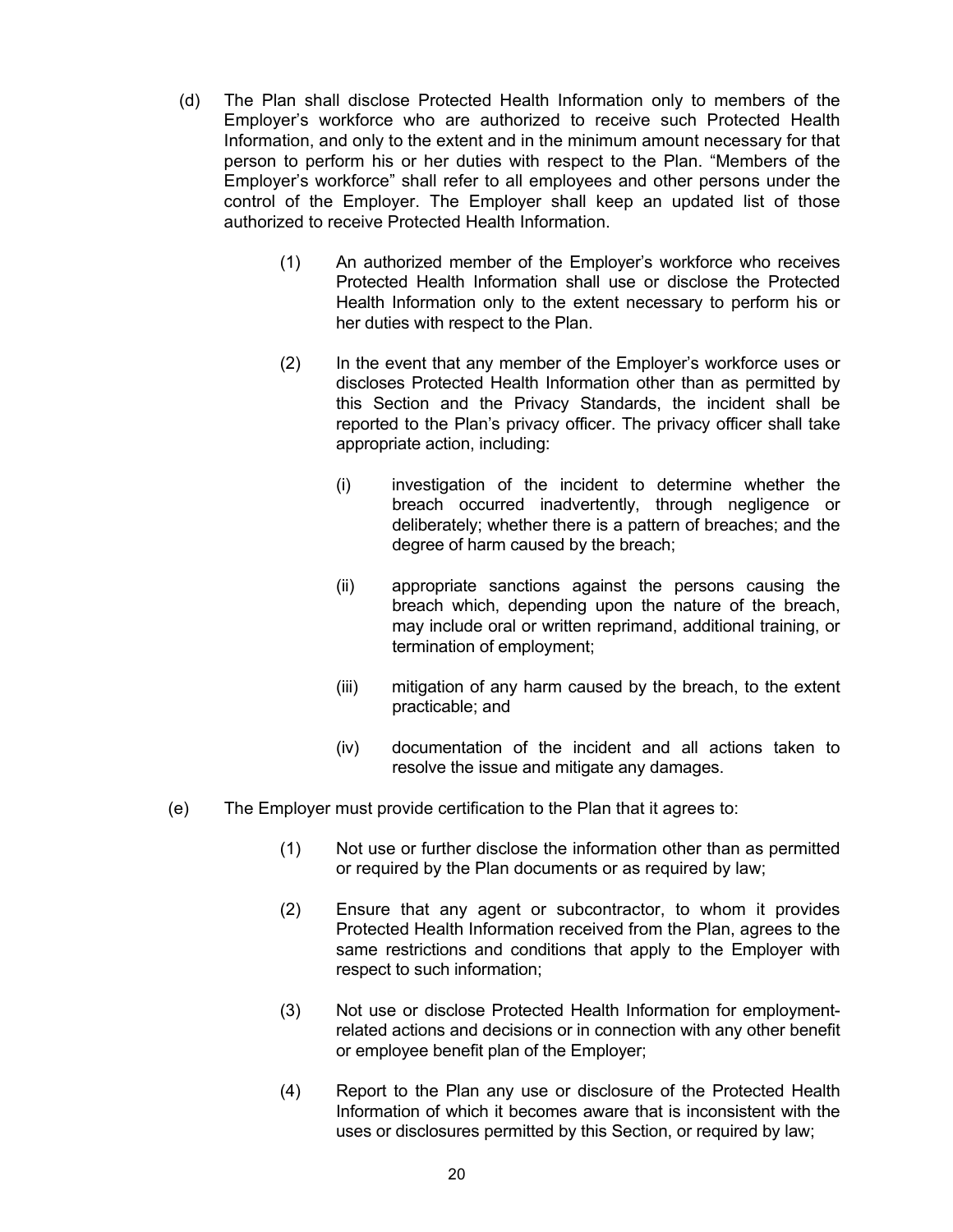- (5) Make available Protected Health Information to individual Plan members in accordance with Section 164.524 of the Privacy Standards;
- (6) Make available Protected Health Information for amendment by individual Plan members and incorporate any amendments to Protected Health Information in accordance with Section 164.526 of the Privacy Standards;
- (7) Make available the Protected Health Information required to provide an accounting of disclosures to individual Plan members in accordance with Section 164.528 of the Privacy Standards;
- (8) Make its internal practices, books and records relating to the use and disclosure of Protected Health Information received from the Plan available to the Department of Health and Human Services for purposes of determining compliance by the Plan with the Privacy Standards;
- (9) If feasible, return or destroy all Protected Health Information received from the Plan that the Employer still maintains in any form, and retain no copies of such information when no longer needed for the purpose for which disclosure was made, except that, if such return or destruction is not feasible, limit further uses and disclosures to those purposes that make the return or destruction of the information infeasible; and
- (10) Ensure the adequate separation between the Plan and members of the Employer's workforce, as required by Section 164.504(f)(2)(iii) of the Privacy Standards and set out in (d) above.

## **7.18 HIPAA Electronic Security Standards**

If this Plan is subject to the Security Standards for the Protection of Electronic Protected Health Information (45 CFR Part 164.300 et. seq., the "Security Standards"), then this Section shall apply as follows:

- (a) The Employer agrees to implement reasonable and appropriate administrative, physical and technical safeguards to protect the confidentiality, integrity and availability of Electronic Protected Health Information that the Employer creates, maintains or transmits on behalf of the Plan. "Electronic Protected Health Information" shall have the same definition as set out in the Security Standards, but generally shall mean Protected Health Information that is transmitted by or maintained in electronic media.
- (b) The Employer shall ensure that any agent or subcontractor to whom it provides Electronic Protected Health Information shall agree, in writing, to implement reasonable and appropriate security measures to protect the Electronic Protected Health Information.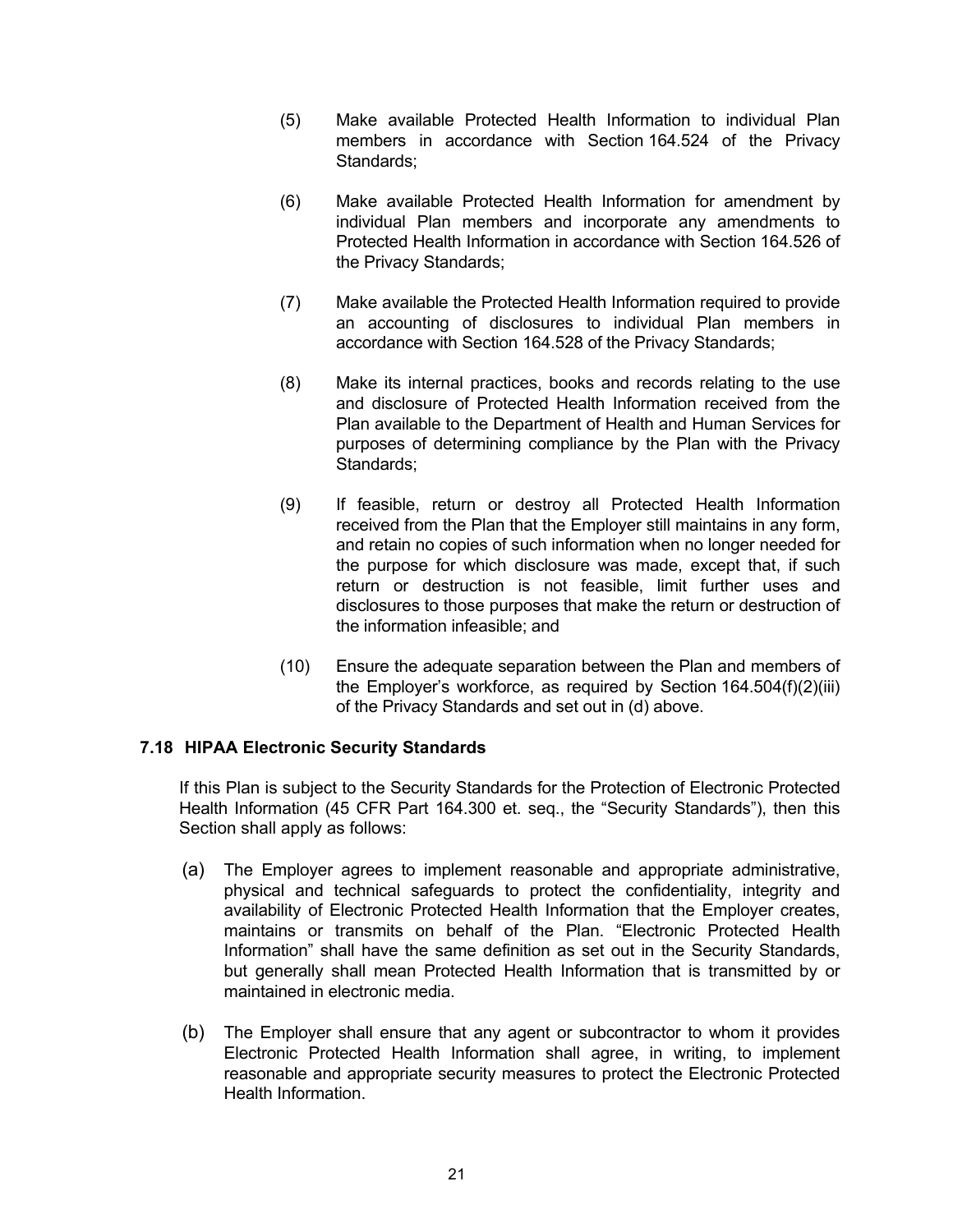- (c) The Employer shall ensure that reasonable and appropriate security measures are implemented to comply with the conditions and requirements set forth in Section 7.17.
- (d) The Plan shall not disclose Protected Health Information to any member of Employer's workforce unless each of the conditions set out in this Section are met. "Protected Health Information" shall have the same definition as set forth in the Privacy Standards but generally shall mean individually identifiable information about the past, present or future physical or mental health or condition of an individual, including information about treatment or payment for treatment.
- (e) Protected Health Information disclosed to members of Employer's workforce shall be used or disclosed by them only for purposes of Plan administrative functions. The Plan's administrative functions shall include all Plan payment functions and health care operations. The terms "payment" and "health care operations" shall have the same definitions as set out in the Privacy Standards, but the term "payment" generally shall mean activities taken to determine or fulfill Plan responsibilities with respect to eligibility, coverage, provision of benefits, or reimbursement for health care.
- (f) The Plan shall disclose Protected Health Information only to members of the Employer's workforce, who are authorized to receive such Protected Health Information, and only to the extent and in the minimum amount necessary for that person to perform his or her duties with respect to the Plan. "Members of the Employer's workforce" shall refer to all employees and other persons under the control of the Employer. The Employer shall keep an updated list of those authorized to receive Protected Health Information.
	- (1) An authorized member of the Employer's workforce who receives Protected Health Information shall use or disclose the Protected Health Information only to the extent necessary to perform his or her duties with respect to the Plan.
	- (2) In the event that any member of the Employer's workforce uses or discloses Protected Health Information other than as permitted by this Section and the Privacy Standards, the incident shall be reported to the Plan's privacy officer. The privacy officer shall take appropriate action, including:
		- (i) investigation of the incident to determine whether the breach occurred inadvertently, through negligence or deliberately; whether there is a pattern of breaches; and the degree of harm caused by the breach;
		- (ii) appropriate sanctions against the persons causing the breach which, depending upon the nature of the breach, may include oral or written reprimand, additional training, or termination of employment;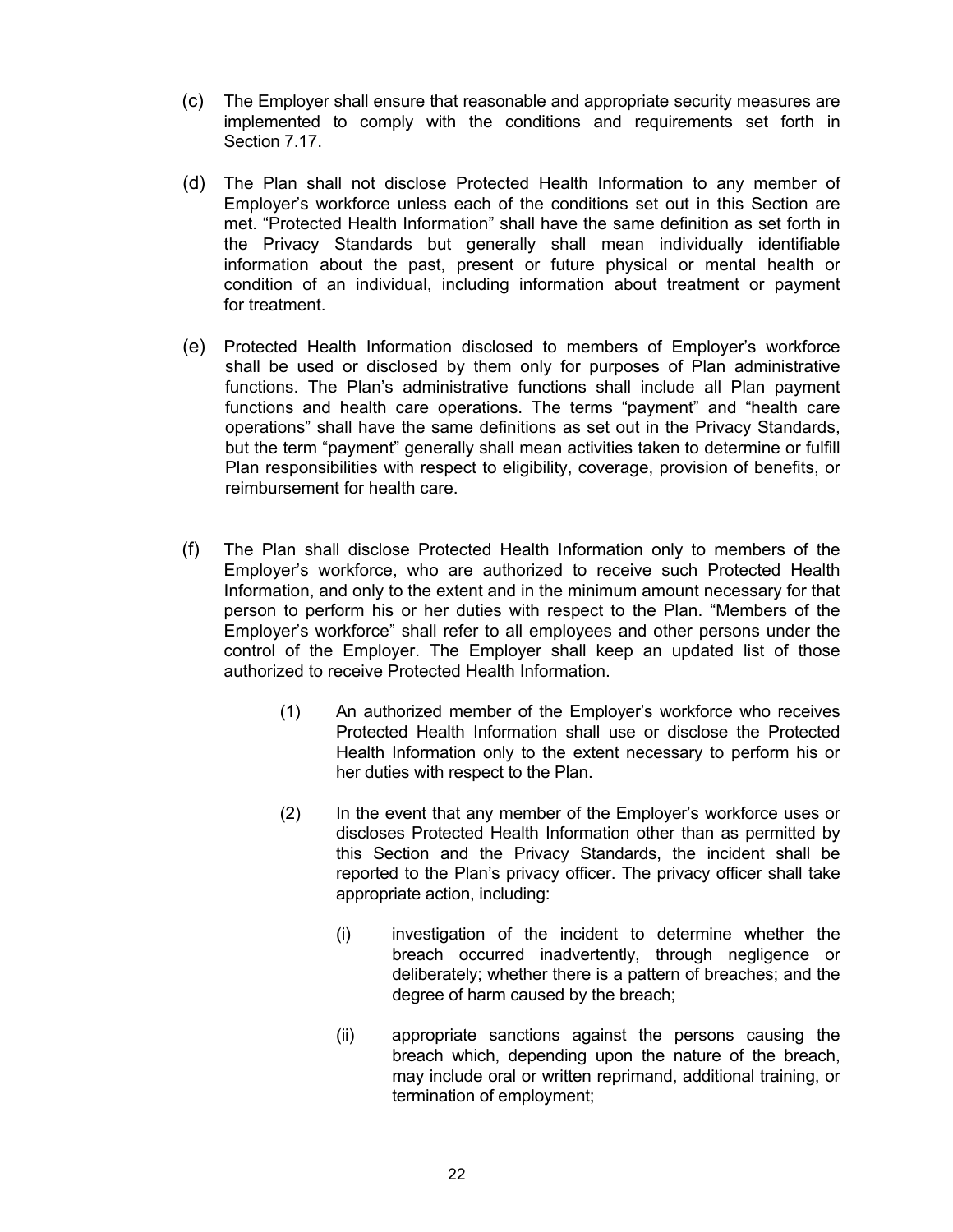- (iii) mitigation of any harm caused by the breach, to the extent practicable; and
- (iv) documentation of the incident and all actions taken to resolve the issue and mitigate any damages.
- (g) The Employer must provide certification to the Plan that it agrees to:
	- (1) Not use or further disclose the information other than as permitted or required by the Plan documents or as required by law;
	- (2) Ensure that any agent or subcontractor, to whom it provides Protected Health Information received from the Plan, agrees to the same restrictions and conditions that apply to the Employer with respect to such information;
	- (3) Not use or disclose Protected Health Information for employmentrelated actions and decisions or in connection with any other benefit or employee benefit plan of the Employer;
	- (4) Report to the Plan any use or disclosure of the Protected Health Information of which it becomes aware that is inconsistent with the uses or disclosures permitted by this Section, or required by law;
	- (5) Make available Protected Health Information to individual Plan members in accordance with Section 164.524 of the Privacy Standards;
	- (6) Make available Protected Health Information for amendment by individual Plan members and incorporate any amendments to Protected Health Information in accordance with Section 164.526 of the Privacy Standards;
	- (7) Make available the Protected Health Information required to provide an accounting of disclosures to individual Plan members in accordance with Section 164.528 of the Privacy Standards;
	- (8) Make its internal practices, books and records relating to the use and disclosure of Protected Health Information received from the Plan available to the Department of Health and Human Services for purposes of determining compliance by the Plan with the Privacy Standards;
	- (9) If feasible, return or destroy all Protected Health Information received from the Plan that the Employer still maintains in any form, and retain no copies of such information when no longer needed for the purpose for which disclosure was made, except that, if such return or destruction is not feasible, limit further uses and disclosures to those purposes that make the return or destruction of the information infeasible; and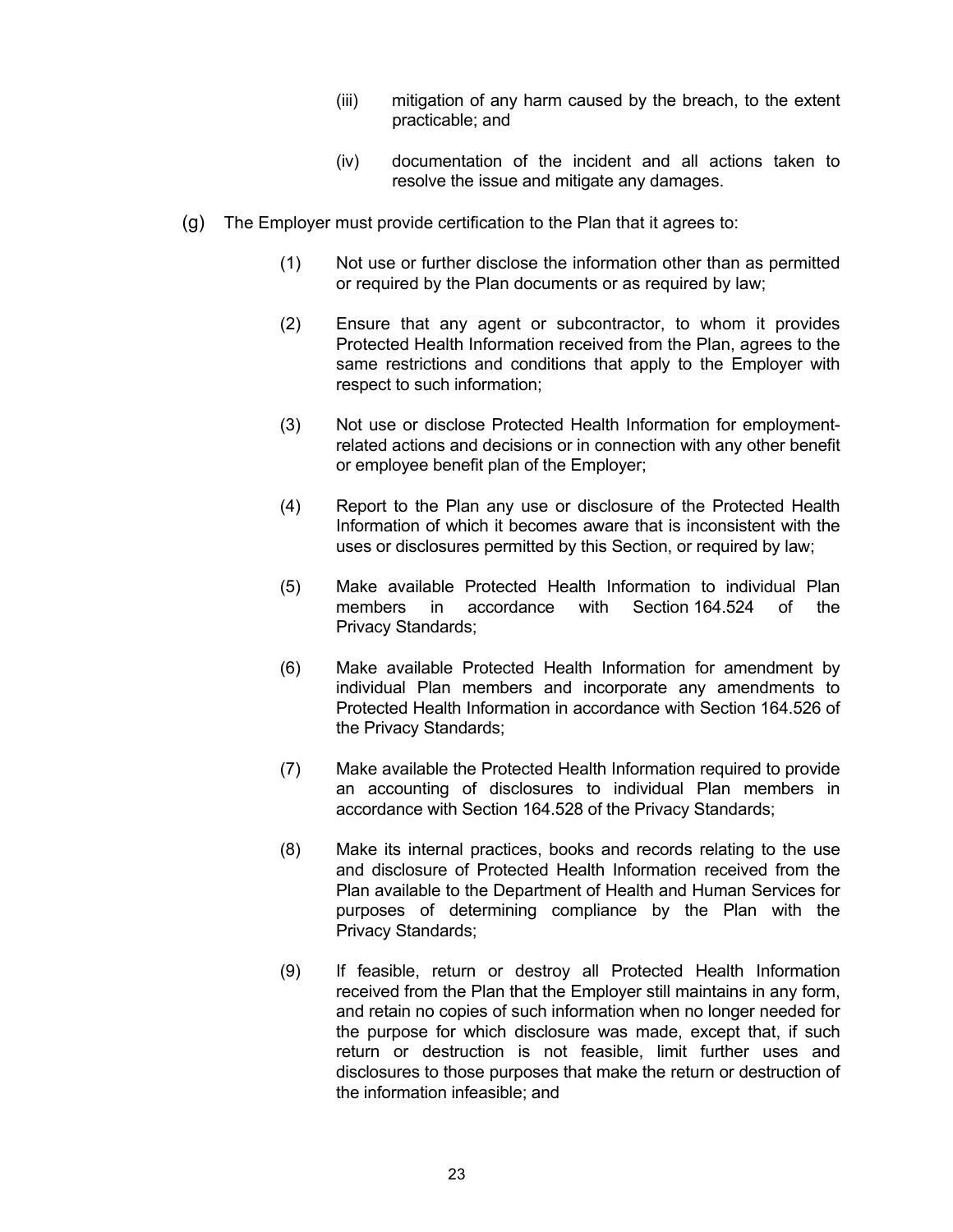(10) Ensure the adequate separation between the Plan and members of the Employer's workforce, as required by Section 164.504(f)(2)(iii) of the Privacy Standards and set out in (d) above.

## **7.19 Mental Health Parity and Addiction Equity Act**

Notwithstanding anything in the Plan to the contrary, the Plan will comply with the Mental Health Parity and Addiction Equity Act.

## **7.20 Genetic Information Nondiscrimination Act (GINA)**

Notwithstanding anything in the Plan to the contrary, the Plan will comply with the Genetic Information Nondiscrimination Act.

### **7.21 Women's Health and Cancer Rights Act**

Notwithstanding anything in the Plan to the contrary, the Plan will comply with the Women's Health and Cancer Rights Act of 1998.

## **7.22 Newborns' and Mothers' Health Protection Act**

Notwithstanding anything in the Plan to the contrary, the Plan will comply with the Newborns' and Mothers' Health Protection Act.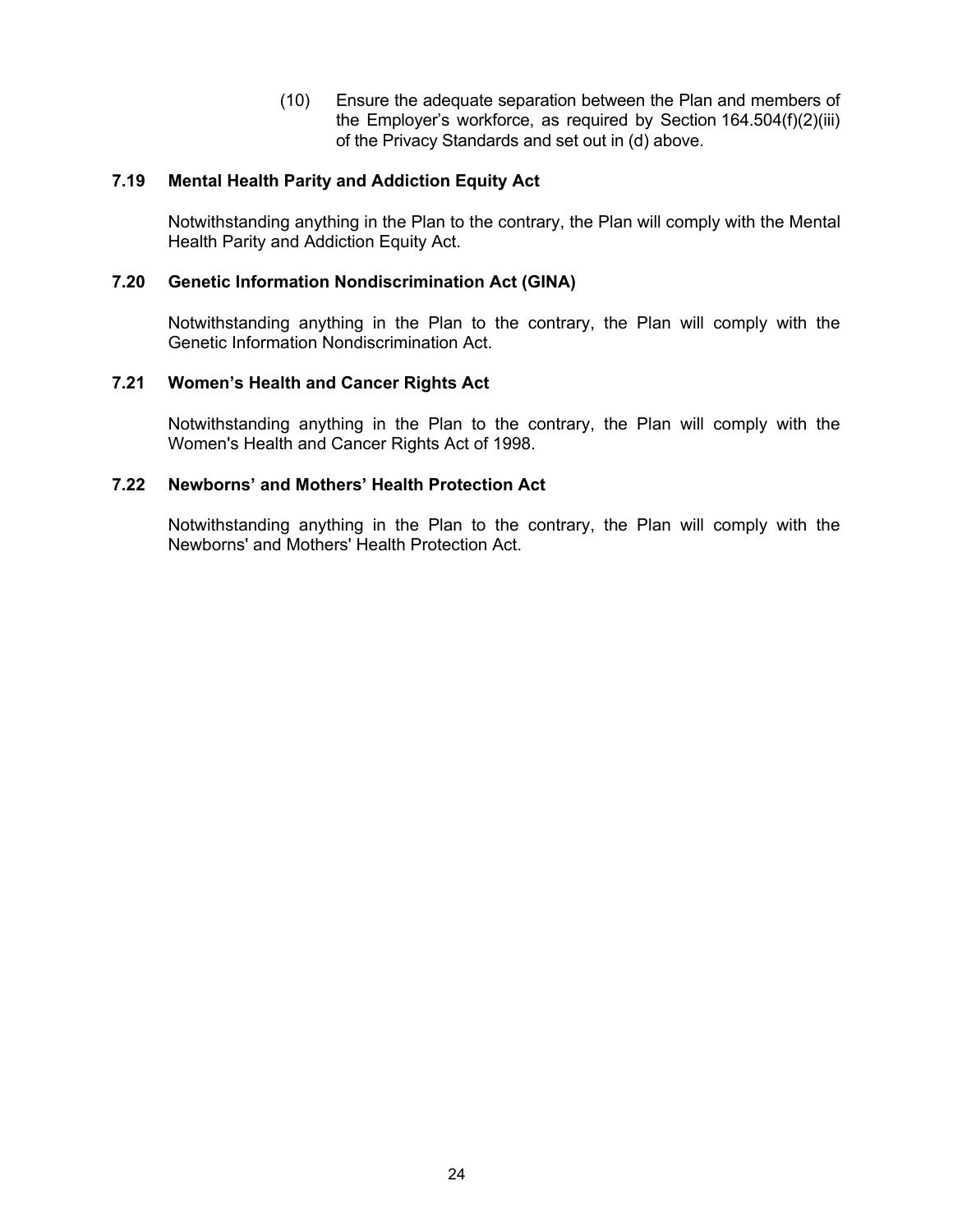|  | IN WITNESS WHEREOF, this Plan document is hereby executed this | day |
|--|----------------------------------------------------------------|-----|
|--|----------------------------------------------------------------|-----|

Employer